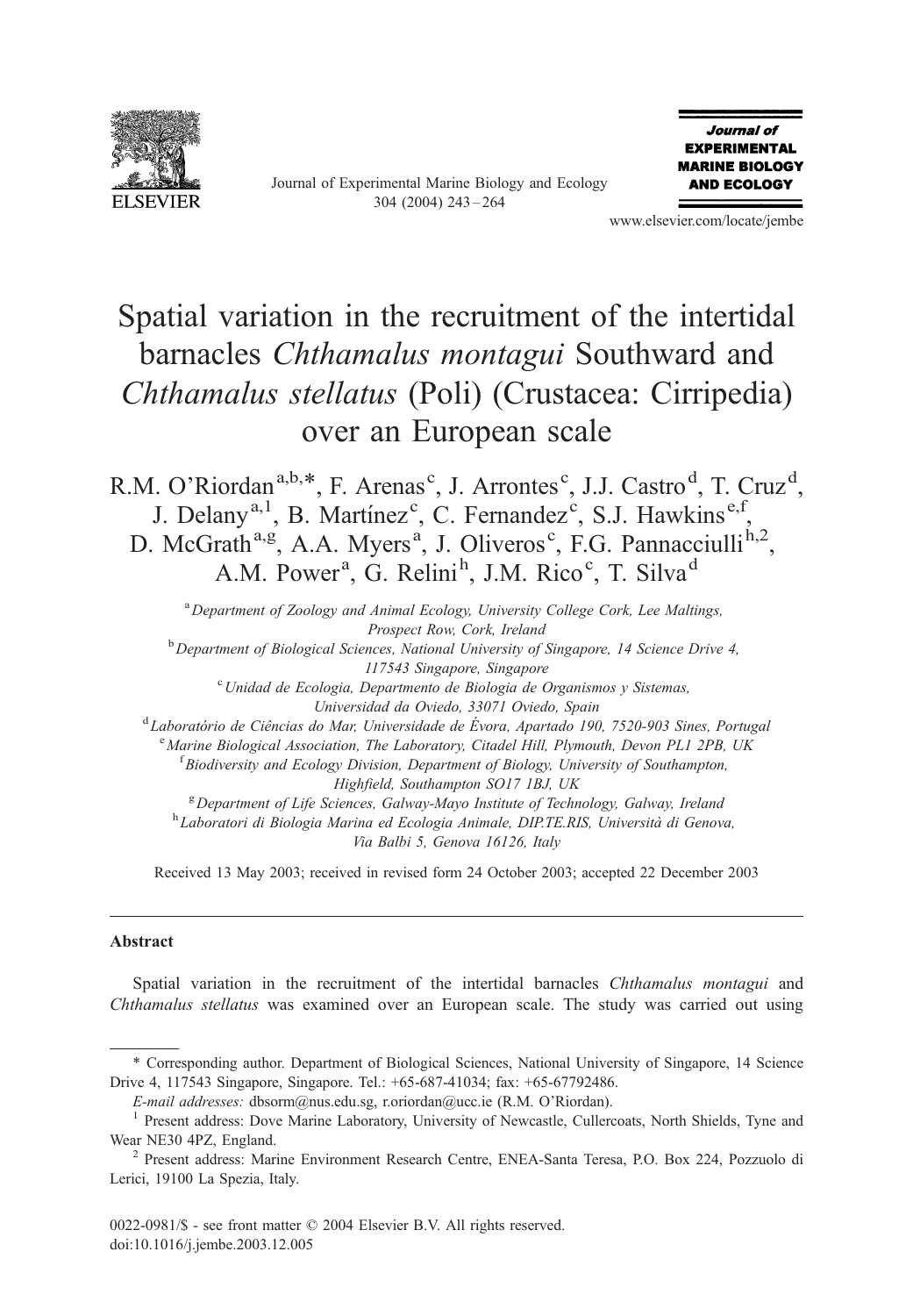standardised protocols at a series of locations. The five locations chosen (SW Ireland, NW Spain, SW Portugal and NW and NE Italy) span a large part of the range of these species in Europe. The spatial scales were location (hundreds of kilometres) and shore (thousands of metres).

Estimates of total cumulative recruitment (cyprids and metamorphs) summed over the year (April 1997 to March 1998) showed substantial variation between locations which was dependent on the species. Recruitment was highest in SW Portugal for C. montagui and in SW Ireland and NW Spain for C. stellatus. Overall recruitment of C. montagui was higher than that of C. stellatus at all locations except SW Ireland, where recruitment of the two species was not significantly different. There were significant differences among shores in each location.

The recruitment period of both species varied with location, with recruitment beginning earlier further south. In general, recruitment of C. montagui and C. stellatus was recorded in 8 months in NW Spain and NE Italy, while only in 7 months in SW Ireland. Recruitment of C. montagui occurred in 10 months in SW Portugal, but no recruits of C. stellatus were found. In all locations there was at least one distinct peak of recruitment. In SW Ireland both species showed only one peak of recruitment, a month after initiation. At the more southerly Atlantic locations, as well as in the Mediterranean, two unequal peaks of recruitment were generally seen. During recruit census, the number of cyprids, in comparison to metamorphs, found at any location was very low. In SW Ireland and NW Spain cyprids of both species were found, while in SW Portugal and in the Mediterranean, only cyprids of C. montagui were found.

 $© 2004 Elsevier B.V. All rights reserved.$ 

Keywords: Barnacles; Chthamalus; Recruitment; Spatial variation

## 1. Introduction

[Underwood \(2000\)](#page-21-0) has highlighted the necessity for increasing the spatial scale and the range of places and types of habitats over which intertidal experiments are carried out. In order to gain an understanding of the scales at which important ecological processes are acting, it is necessary to make comparisons of ecological processes between different geographical regions (hundreds of kilometres) [\(Levin, 1992; Underwood, 2000\).](#page-20-0) In addition, an understanding of the role of early life history stages in determining the distribution of benthic invertebrates requires studies covering a wide range of habitats at multiple scales [\(Satumanatpan et al., 1999\).](#page-21-0) The settlement rate (the rate at which the planktonic larvae of sessile species establish permanent contact with the substrate) depends on a number of different processes which operate over different spatial and temporal scales. Consequences of spatial variation of settlement and recruitment have been increasingly incorporated into models of population and community regulation (e.g. [Caffey, 1985; Gaines and Roughgarden, 1985; Gaines et al., 1985; Raimondi, 1990\)](#page-18-0). Recruitment can be defined as the point in time when the larva has permanently attached and metamorphosed and has survived for a specified period of time [\(Connell, 1985\).](#page-19-0) Several workers have commented on the importance of recruitment as an influence on the community structure of rocky shores (see, for example, [Connell, 1961; Denley and](#page-18-0) Underwood, 1979; Underwood and Denley, 1984; Caffey, 1985; Gaines and Roughgarden, 1985; Roughgarden, 1986; Menge and Sutherland, 1987; Judge et al., 1988; Hoffmann, 1989; Menge, 1991; Roberts et al., 1991). Recruitment is a process that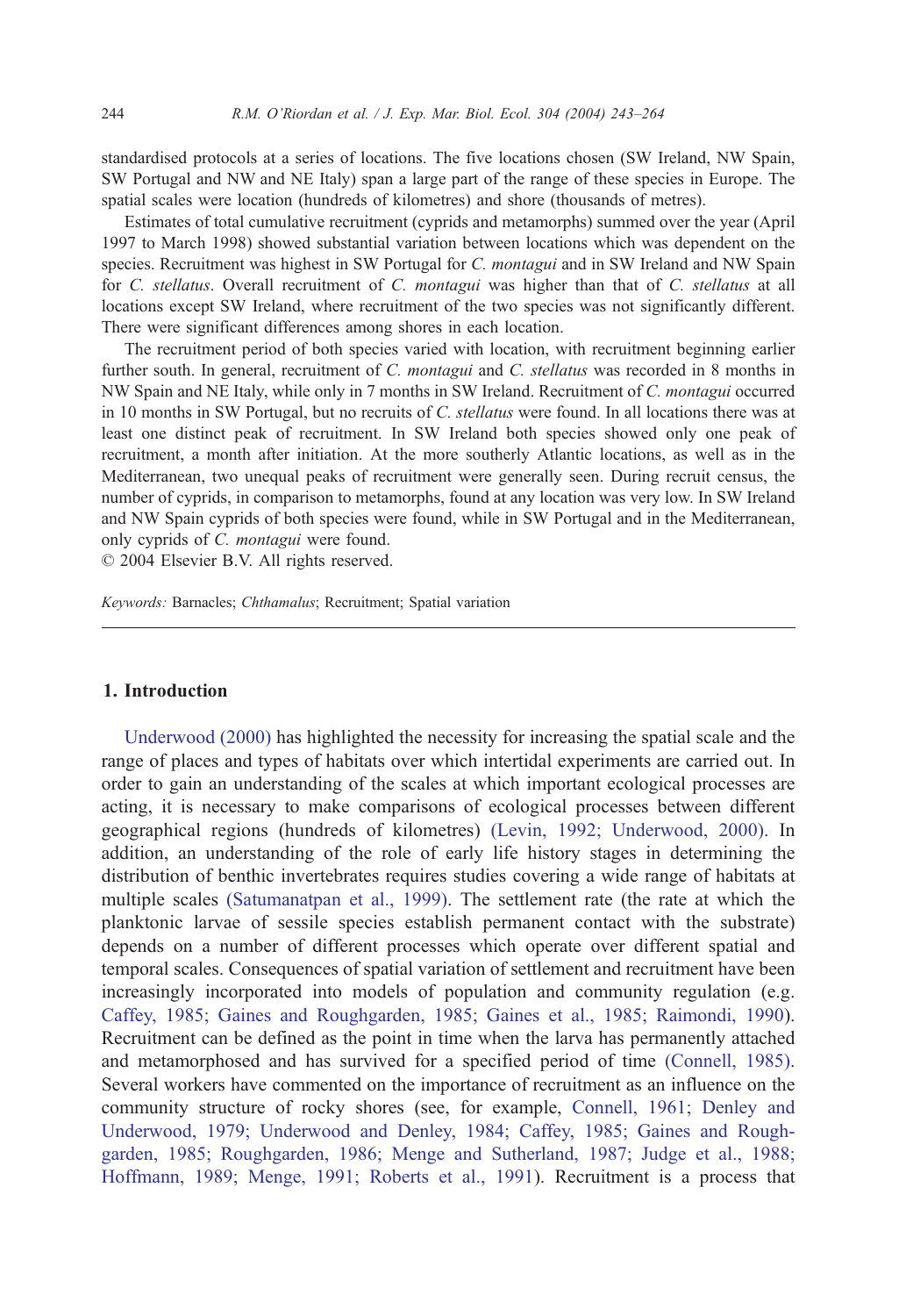establishes pattern, while factors such as competition, predation, facilitation or disturbance modify patterns of abundance and distribution [\(Menge, 2000\).](#page-20-0)

Barnacles are key space-occupiers in rocky shore communities on European coasts [\(Lewis, 1964\)](#page-20-0) and interact with other species (e.g. [Hartnoll and Hawkins, 1985; Jenkins](#page-19-0) et al., 1999) and hence affect overall biodiversity. The intertidal barnacles Chthamalus montagui Southward and Chthamalus stellatus (Poli) overlap extensively in geographic range, occurring along the Atlantic coasts of Ireland, Britain, France, Spain and in the Mediterranean and Black Seas [\(Crisp et al., 1981\).](#page-19-0) Although both species occur along the Portuguese coast, C. *stellatus* is significantly less abundant there than C. *montagui* [\(Sousa](#page-21-0) et al., 2000; Range and Paula, 2001). The southern mainland distributional limit of the two species is not clear, although [Crisp et al. \(1981\)](#page-19-0) suggested that C. montagui extends at least to Mauritania and C. stellatus may extend farther south than C. montagui along the W. African coast, but more investigation is needed in this region. Both species reach the northern limit of their distribution in the British Isles [\(Crisp et al., 1981\).](#page-19-0) In Britain and Ireland, the distributions of the adults of C. *stellatus* and C. *montagui* may overlap considerably in terms of shore height and wave exposure. C. *montagui* is usually more common in the upper barnacle zone, than it is lower down, where C. stellatus may be dominant [\(Crisp et al., 1981\).](#page-19-0) C. stellatus is often abundant on wave-exposed coasts whereas *C. montagui* is more commonly found in embayed situations, but there is still extensive overlap [\(Southward, 1976; Crisp et al., 1981\).](#page-21-0)

Although these two species co-occur on many European shores, the processes controlling the distribution patterns of these species are as yet unknown. Since the realisation that there were two European species of Chthamalus [\(Southward, 1976\),](#page-21-0) a number of researchers have investigated the reproduction, settlement and recruitment of the two species (e.g. SW Ireland [\(Myers et al., 1978, 1979, 1980; Cross and Southgate,](#page-20-0) 1983; O'Riordan et al., 1991, 1992, 1995; Power et al., 1999a), SE Ireland [\(Healy, 1986;](#page-19-0) Healy and McGrath, 1998), N Scotland [\(Lewis et al., 1982; Lewis, 1986\),](#page-20-0) mid-Wales [\(Kendall and Bedford, 1987\),](#page-19-0) SW Britain [\(Burrows et al., 1992, Pannacciulli, 1995\),](#page-18-0) NW Spain [\(Miyares, 1986\),](#page-20-0) Portugal [\(Cruz, 1999; Range and Paula, 2001\)](#page-19-0) and in the Mediterranean [\(Pannacciulli and Falautano, 1999; Pannacciulli and Relini, 1999\)\)](#page-21-0). However, this work was done at different times using disparate methodologies. Recently differences between the two species in settled cyprid density relative to metamorph abundance have been demonstrated by [Power et al. \(1999a\).](#page-21-0) It has been suggested that post-settlement mortality may control adult barnacle abundance rather than settlement [\(Delany et al., 2003; O'Riordan et al., 2002a\)](#page-19-0) and that desiccation pressure (despite exposure to wave splash) on shores along the Atlantic coasts of Spain, Portugal and N Africa may inhibit the survival of C. stellatus [\(Power et al., 2001\).](#page-21-0) [Hyder et al. \(2001\)](#page-19-0) used data from a pan-European recruitment study of C. montagui to test the assumptions of a model of open populations with space-limited recruitment.

The overall aim of the present work was to investigate spatial variation (over a year) in recruitment of the intertidal barnacles C. montagui and C. stellatus in Europe. We wanted also to examine any latitudinal differences in the periodicity of recruitment of the two species over their geographical range. Thus, the study was carried out using standardised protocols at a series of locations. The five locations were chosen as representative of a large part of the geographical range of both species in Europe and included high, mid and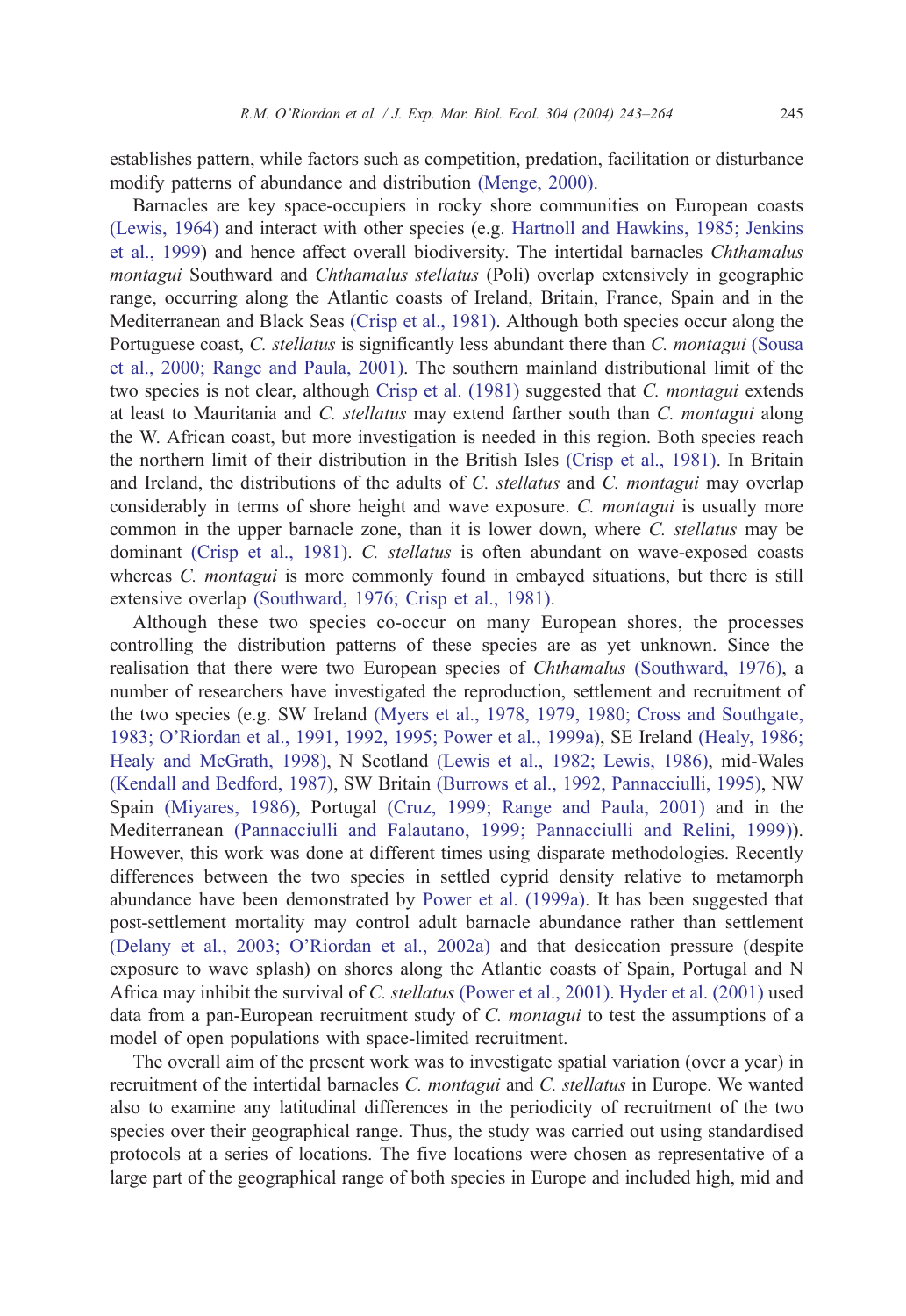low latitudes on the Atlantic coast (SW Ireland, NW Spain and SW Portugal, respectively) and open and more enclosed seas in the Mediterranean (Ligurian and Adriatic Seas). The spatial scales were location (hundreds of kilometres apart) and shore (thousands of metres apart). The general hypothesis to be tested was that there was variation in recruitment at any considered scale and between species. Recruitment was defined as the number of cyprids and living metamorphs (i.e. all juvenile stages of a species) attached to an area of substrate, which had been cleared 1 month before census.

## 2. Methods

#### 2.1. Study sites

This study was carried out in the Atlantic Ocean on shores in Cork, SW Ireland, on the Asturian coast near Oviedo, NW Spain, near Sines, SW Portugal and in two areas of the Mediterranean Sea: the Gulf of Genoa in the Ligurian Sea, NW Italy and the Gulf of Trieste in the northern part of the Adriatic Sea, NE Italy (Fig. 1).

Three shores and three sites/shore were studied at each location. The shores at each location were as follows: SW Ireland—(1) Castlepark, (2) Bullens Bay West, (3) Garrettstown; NW Spain—(1) Artedo, (2) Campiello, (3) Oleiros; SW Portugal—(1) Oliveirinha, (2) Queimado, (3) Nascedios; NW Italy (Ligurian Sea)—(1) Capo S. Chiara, (2) Pontetto, (3) Punta Chiappa; and in NE Italy (Adriatic Sea)—(1) Barcola, (2) Santa Croce, (3) Aurisina. Shores at each location were thousands of metres apart and sites tens



Fig. 1. Map showing the five study locations.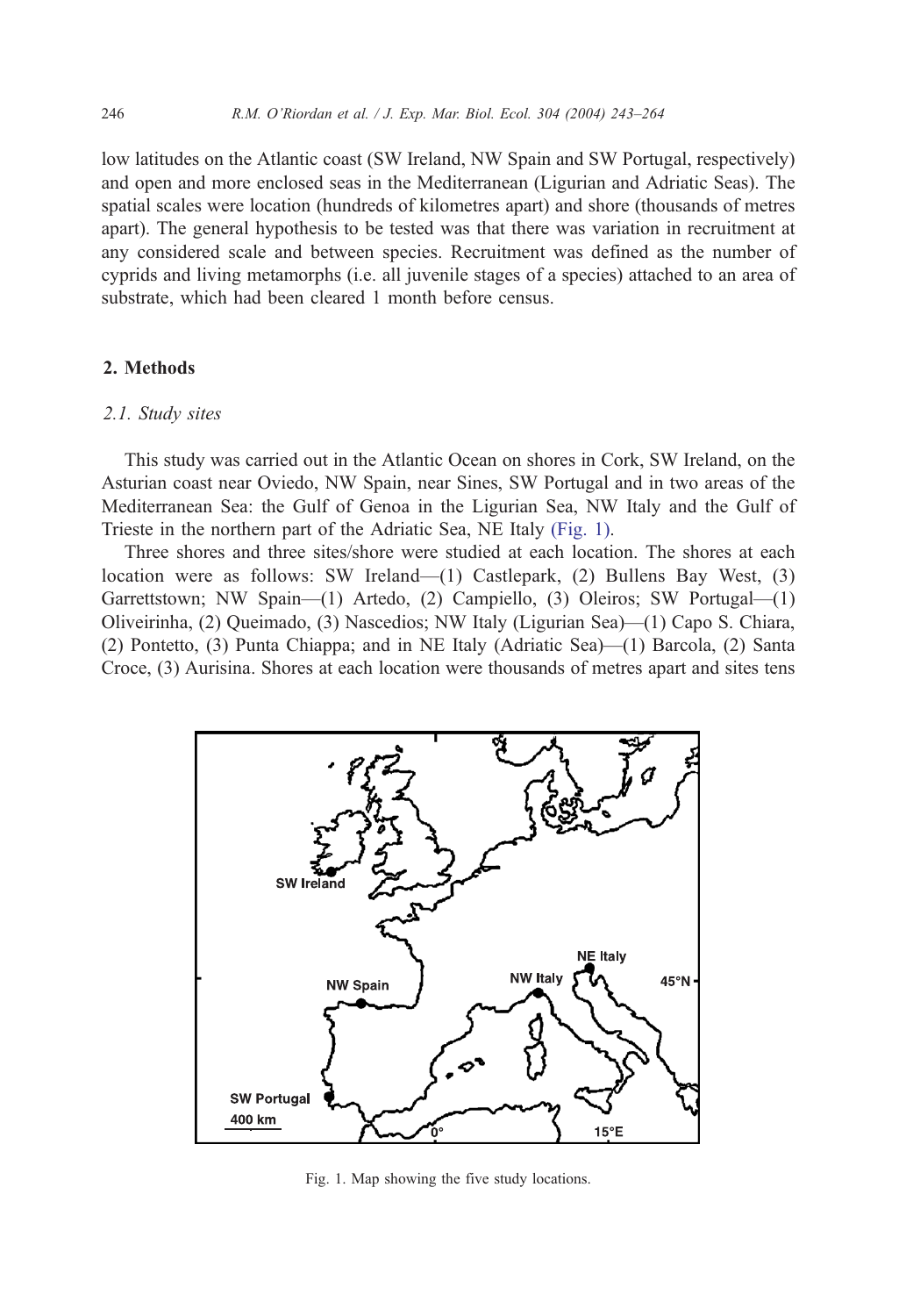of metres apart. Each shore (at least 50– 100 m long) was sampled 1 day/month, within 5 days either side of the lowest spring tide, between April 1997 and March 1998. At each of three sites  $(1-4 \text{ m}^2)$  per shore, six quadrats  $(5 \times 5 \text{ cm} = 25 \text{ cm}^2)$  were cleared of all fauna each month with a paint scraper and then rinsed with seawater. Only areas, which, prior to clearing, had at least 25% barnacle cover, were used. Sites were sampled in the C. montagui-dominated zone, except at the shores in NW Italy where they were sampled in the C. stellatus zone, since C. stellatus is more abundant than C. montagui at all levels there.

Quadrats were cleared first in March 1997 and the first samples were collected in April 1997. Sampling continued on a monthly basis until March 1998. After 1 month, all attached cyprids and metamorphs were collected, from the cleared squares using fine forceps and preserved in absolute alcohol. The same sites were sampled each month, but new randomly selected squares were cleared within sites each month. Each month the number of C. *stellatus* and C. *montagui* recruits in each quadrat was counted.

When barnacle density was very high, subsampling was carried out for metamorphs. The total number of metamorphs per replicate was counted, then the first randomly selected 50 individuals from each replicate were identified. Where more than 100 metamorphs could be collected from  $\leq 25$  cm<sup>2</sup>, subsampling was permitted by using five randomly selected  $1$ -cm<sup>2</sup> quadrats. Subsampling was not permitted for cyprids.

If on any sampling window it was not possible to sample/clear a shore, that shore was sampled/cleared at the next possible date, but the next scheduled window was adhered to.

#### 2.2. Identification of cyprids and metamorphs

In the laboratory, with the chthamalid cyprid lying on its side, length was measured to 25 Am precision from the anterior to posterior carapace margins using an ocular micrometer on a dissecting microscope. The Chthamalus cyprids were identified to species-level based on their carapace length, following [O'Riordan et al. \(1999, 2001\)](#page-20-0) (see also [Power et al., 1999b\)](#page-21-0). The Chthamalus metamorphs were identified using criteria outlined in [Burrows \(1988\).](#page-18-0)

#### 2.3. Analysis

Since chthamalid cyprids can metamorphose faster in more southerly locations such as Portugal [\(Cruz, 1999\)](#page-19-0) and Italy (within a few hours, FGP) than on shores in Britain and Ireland (Delany et al., in prep.), the numbers of cyprids and metamorphs collected on a given date were summed for each species. This allows direct comparison of results from different locations. By using cleared quadrats, all cyprids and metamorphs, which had settled and survived since the previous month's collection, were collected.

The hierarchical sampling programme was adopted to allow measurement of variation in recruitment at the spatial scales of location and shore, using nested ANOVA [\(Underwood, 1981, 1997\).](#page-21-0) Cumulative recruitment over the whole year (April 1997 to March 1998) was examined for the two species at the four locations, with three shores per location and three sites per shore. Due to adverse weather conditions, as well as algae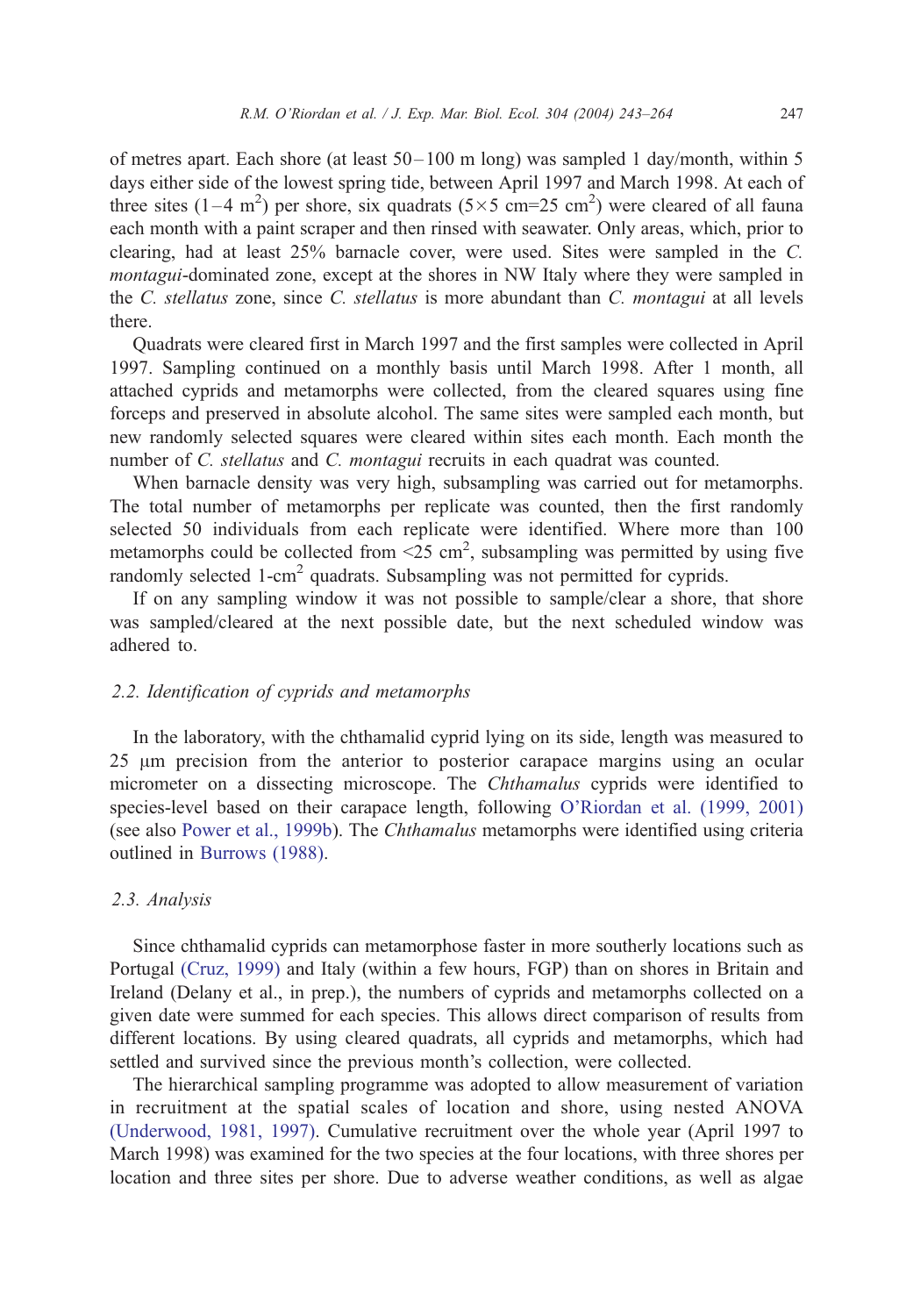covering replicate quadrats, samples could not be collected in NW Italy on a number of shores and dates, so this location was excluded from ANOVA. In the three-factor ANOVA, the factor species (two levels) was fixed and orthogonal, as was location (with four levels (SW Ireland, NW Spain, SW Portugal and NE Italy)), while shore was random (three levels, nested within location). Although the number of C. stellatus and C. montagui recruits was counted in each of the six quadrats per site, to maintain independence of samples for statistical purposes, only three of the six quadrats were used for counts of C. stellatus recruits and three for C. montagui. Since random quadrats had been used on each date, ''total recruitment'' was calculated for each site per shore. For each species, recruitment to 1 month in a site was thus the mean recruitment after 1 month on the three quadrats of 25 cm<sup>2</sup>. Cumulative recruitment was the sum of the 12-month data for each site. Data were tested for heterogeneity of variances, using Cochran's test and data were then transformed using  $ln(x+1)$ , and re-tested. The dataset was homogenous after transformation. Cochran's test for heterogeneity of data, ANOVA and, subsequently, Student –Newman –Keuls (SNK) were all done using GMAV5 for windows (Institute of Marine Ecology, Sydney, Australia).

## 3. Results

#### 3.1. Cumulative recruitment of C. montagui and C. stellatus to 1 year

Analysis of the total cumulative levels of recruitment of both species over 1 year allowed examination of variation at the spatial scales of location and shore (Table 1 and

Table 1

Analysis of variance of total cumulative recruitment (cyprids and metamorphs) of C. montagui and C. stellatus

| Transformation: $ln(x+1)$ , Cochran's test C=0.1430, NS |    |          |        |        |                    |
|---------------------------------------------------------|----|----------|--------|--------|--------------------|
| Source of variation                                     | df | MS       | F      | P      | F versus           |
| Species                                                 |    | 129.2238 | 194.82 | 0.0000 | $Sp \times Sh(Lo)$ |
| Location                                                |    | 7.5755   | 3.10   | 0.0890 | Sh(Lo)             |
| Shore(Location)                                         | 8  | 2.4408   | 4.74   | 0.0003 | <b>RES</b>         |
| $Species \times Location$                               |    | 29.4504  | 44.40  | 0.0000 | $Sp \times Sh(Lo)$ |
| $\text{Species} \times \text{Shore}(\text{Location})$   | 8  | 0.6633   | 1.29   | 0.2724 | Res                |
| Residual                                                | 48 | 0.5151   |        |        |                    |
| Total                                                   | 71 |          |        |        |                    |

|  |  |  | SNK test of Species×Location, S.E.=0.2715 |  |  |
|--|--|--|-------------------------------------------|--|--|
|--|--|--|-------------------------------------------|--|--|

| <b>Species</b> | Location                  | Location    | Species   |
|----------------|---------------------------|-------------|-----------|
| C. montagui    | SW Portugal>NW            | SW Ireland  | $Cm = Cs$ |
|                | Spain=NE Italy>SW Ireland | NW Spain    | Cm > Cs   |
|                |                           | SW Portugal | Cm > Cs   |
|                |                           | NE Italy    | Cm > Cs   |
| C. stellatus   | NW Spain=SW Ireland>      |             |           |
|                | NE Italy=SW Portugal      |             |           |

<span id="page-5-0"></span>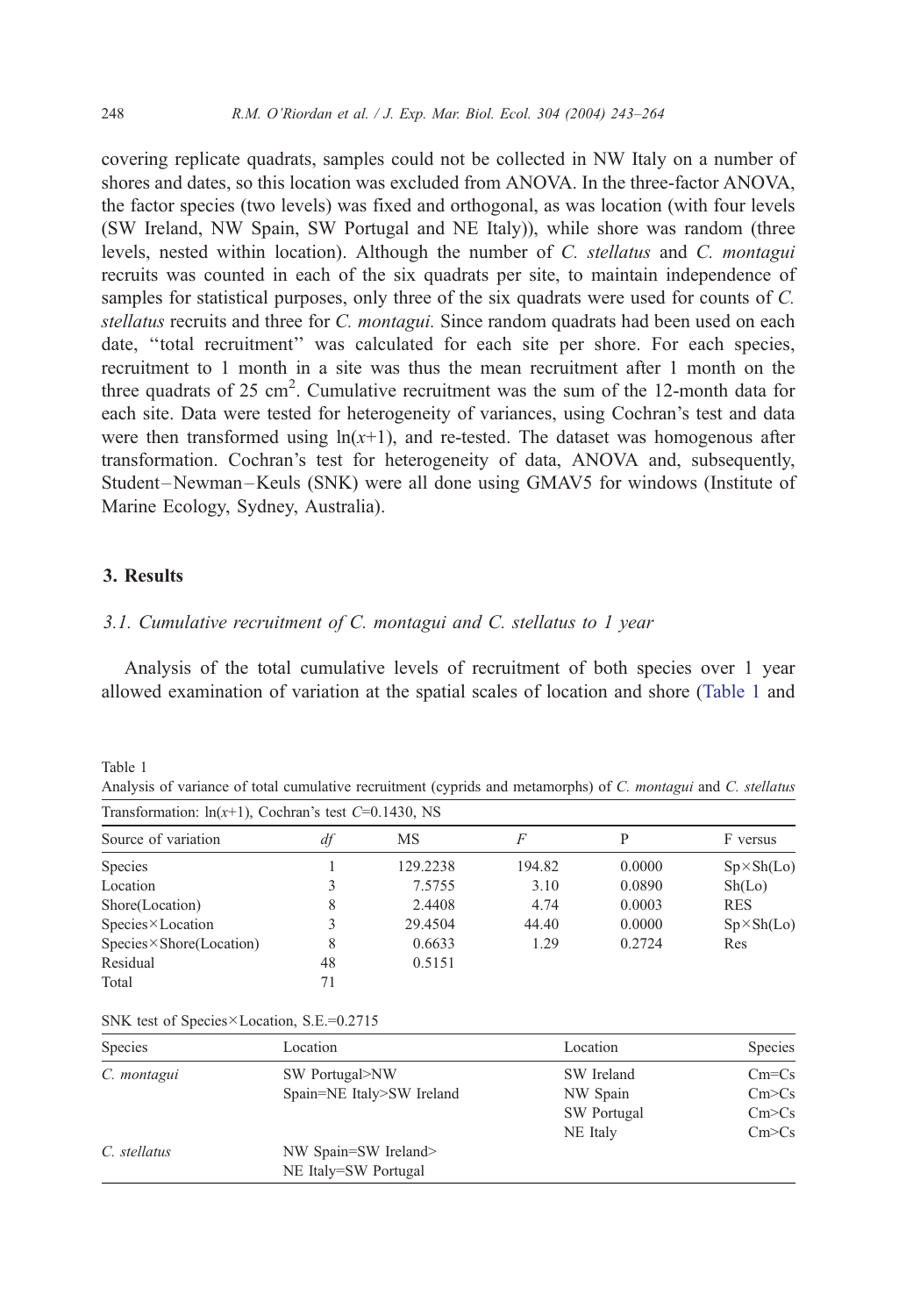<span id="page-6-0"></span>Fig. 2). Shore did not interact with species, indicating that the relative recruitment of the species at each shore within a location did not differ. There were significant differences among shores in each location. Total recruitment over the year varied with species. For the largest scale location, there was a significant interaction with species, indicating the effect of this spatial scale varied between C. montagui and C. stellatus. The results of multiple comparisons (SNK tests) on the location with species interaction are shown in [Table 1](#page-5-0). The SNK examining the effect of species within each location showed that recruitment of C. montagui was significantly higher than that of C. stellatus at all locations except SW Ireland, where recruitment was not significantly different. For C. montagui recruitment was significantly greater in SW Portugal than NW Spain, which was not significantly different to NE Italy. Recruitment of C. *montagui* was significantly less at the most northerly site, in SW Ireland, than at the other three locations. For C. stellatus, recruitment was not significantly different between the two more northerly locations (SW Ireland and NW Spain), but it was significantly greater at these two



Fig. 2. Mean cumulative recruitment (+S.E.) per shore, calculated as the number of cyprids and metamorphs in 12 monthly samples of 25 cm<sup>2</sup>. N.B. different scales for C. montagui and C. stellatus.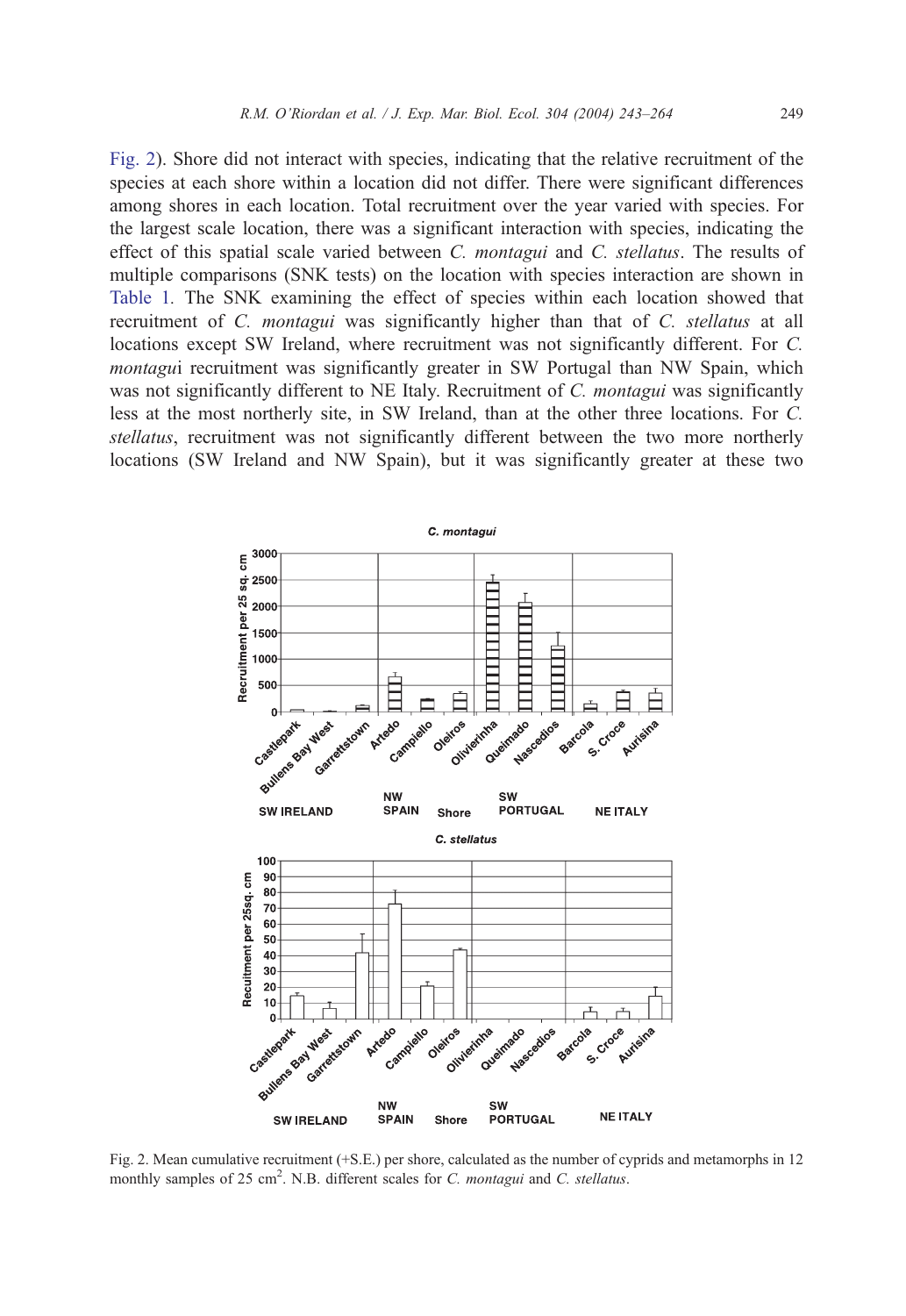locations than in the Mediterranean (NE Italy), with no recruitment of this species in SW Portugal.

Cumulative recruitment over the whole year was summed over the 12 months for each site/shore/location. For C. montagui, cumulative recruitment over the year (mean of the three shores/location $\pm$ S.E.) was approximately 35 times higher in SW Portugal  $(1924.1 \pm 203.19 \text{ } 25 \text{ cm}^{-2})$  than in SW Ireland  $(53.8 \pm 16.28 \text{ } 25 \text{ cm}^{-2})$ . While recruitment was between 3.5 and 8.5 times greater in SW Portugal than in NW Spain  $(414.5 \pm 69.05 \, 25 \, \text{cm}^{-2})$  and NE Italy  $(297.4 \pm 48.02 \, 25 \, \text{cm}^{-2})$  [\(Fig. 2\).](#page-6-0) For C. stellatus recruitment was about twice as high in NW Spain  $(45.8 \pm 7.96 \ 25 \text{ cm}^{-2})$  than in SW Ireland  $(21.2 \pm 6.42 \times 25 \text{ cm}^{-2})$  and nearly six times greater in NW Spain than in NE Italy  $(8.0 \pm 2.58 \ 25 \ \text{cm}^{-2}).$ 

## 3.2. Number of cyprids and metamorphs

The cumulative number of cyprids and metamorphs of each species collected per location in the 54 quadrats/month (18 quadrats at three shores/location) summed over the whole year is shown in Table 2. Some cyprids were too damaged to be measured or were lost (either in the field or laboratory) before measurement so their identification to specieslevel could not be determined.

In SW Ireland and NW Spain, low numbers of cyprids (<2% of recruitment) of both C. stellatus and C. montagui were found, with the percentage of cyprids out of the total recruitment being higher in C. stellatus than in C. montagui. All 175 cyprids identified in SW Portugal were C. montagui, but this represented only 0.2% of recruitment. In the Mediterranean, only C. montagui cyprids were identified from the shores in NW and NE Italy, although metamorphs of both species were found.

Table 2

| Location    | Cyprids<br>(unidentified cyprids) | Metamorphs          | % cyprids out<br>of total recruits |
|-------------|-----------------------------------|---------------------|------------------------------------|
| SW Ireland  | 20 C. stellatus                   | 1009 C. stellatus   | 1.9                                |
|             | 7 C. montagui<br>(30)             | 2337 C. montagui    | 0.3                                |
| NW Spain    | 13 C. stellatus                   | 3088 C. stellatus   | 0.4                                |
|             | 18 C. montagui<br>(95)            | 23,205 C. montagui  | 0.1                                |
| SW Portugal | $0 \, C.$ stellatus               | $0 \, C.$ stellatus | 0.0                                |
|             | 175 C. montagui<br>(148)          | 91,470 C. montagui  | 0.2                                |
| NW Italy    | $0 \, C.$ stellatus               | 7684 C. stellatus   | 0.0                                |
|             | 11 C. montagui<br>(12)            | 3130 C. montagui    | 0.4                                |
| NE Italy    | $0 \, C.$ stellatus               | 429 C. stellatus    | 0.0                                |
|             | 31 C. montagui<br>(54)            | 16,938 C. montagui  | 0.2                                |

Cumulative number of cyprids and metamorphs of each species collected per location in the fifty-four 25 cm<sup>2</sup> quadrats/month summed over the whole year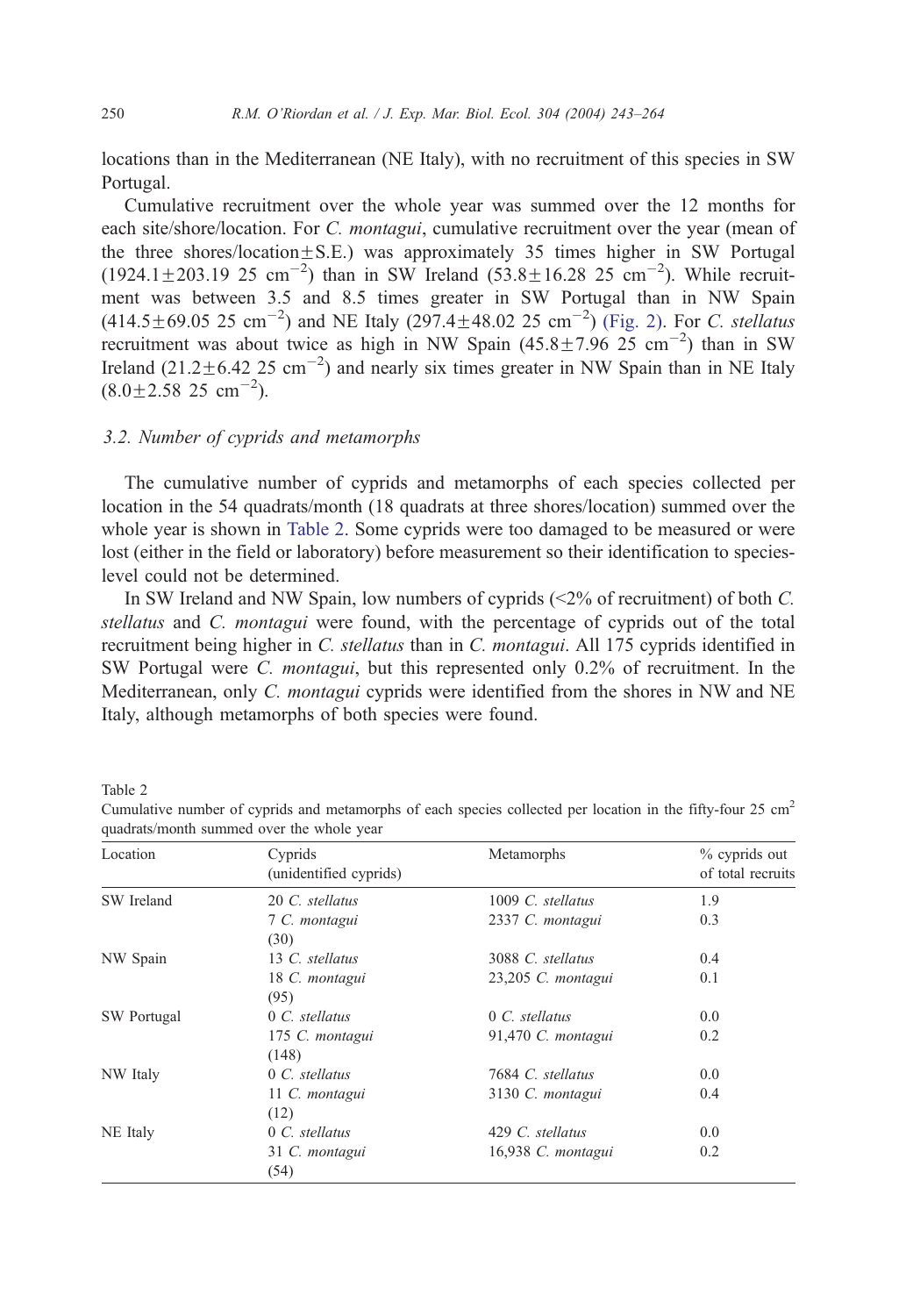### 3.3. Patterns in recruitment to 1 month over the year

[Figs. 3 and 4](#page-9-0) show the mean number (+S.E.) of C. montagui and C. stellatus recruits  $25 \text{ cm}^{-2}$  between April 1997 and March 1998, on the three shores at each location. Counts are the mean of 18 quadrats (i.e. three sites with six stratified quadrats each) per shore.

## 3.3.1. C. montagui

3.3.1.1. SW Ireland [\(Fig. 3a\).](#page-9-0) Recruitment had started at low levels (<1.4 recruits 25  $\text{cm}^{-2}$ ) by August in SW Ireland. Peak recruitment (maximum $\pm$ S.E.: 67.9 $\pm$ 8.22 recruits 25 cm<sup> $-2$ </sup>) occurred 1 month after the start and then decreased sharply (<17.0 recruits 25  $\text{cm}^{-2}$  in October). Recruitment continued at very low levels in autumn and winter (e.g.  $\leq 0.5$  recruits 25 cm<sup>-2</sup> in January); however, cyprids were found from August to October only. Only very low levels of recruitment occurred in February, with none in March. Thus, in SW Ireland, recruitment of C. montagui occurred for a maximum of 7 months of the year only [\(Table 3\),](#page-12-0) with a single sharp peak.

3.3.1.2. NW Spain [\(Fig. 3b\).](#page-9-0) In contrast to SW Ireland, recruitment of C. montagui was present at low levels (<2.5 recruits  $25 \text{ cm}^{-2}$ ) in NW Spain on the first date of sampling in April. Recruitment maintained moderately high levels ( $\geq$ 38 recruits 25 cm<sup>-2</sup>) over 4 months (June–September), with peaks (maximum:  $197.6 \pm 18.04$  recruits 25 cm<sup>-2</sup>) in June/July and August/September. Recruitment lasted for a maximum of 8 months. Cyprids of C. montagui were found in May, June, September and October only, but unidentified cyprids were found from April to October. No recruitment was found between December and March.

3.3.1.3. SW Portugal [\(Fig. 3c\).](#page-9-0) In contrast to the more northerly locations described above, in SW Portugal very high levels of recruitment occurred on the first sampling date, April 1997 (maximum:  $545.3 \pm 95.71$  recruits 25 cm<sup>-2</sup>). Recruitment levels had dropped by the following month, but then started to rise again in June, with a second peak, greater than that seen in April, between July and September. In general, in SW Portugal recruitment maintained relatively high levels ( $>95$  recruits 25 cm<sup>-2</sup>) over 7 months (April –October), although after September recruitment decreased. Low levels were found in December, but no recruitment occurred in January or February. Low levels (range: 4.0 – 11.0 recruits 25 cm-2 ) were seen again in March, indicating the start of a new year's recruitment, while none was seen further north. Both cyprids and metamorphs were found from April to October and March, but in November/December only metamorphs were present.

3.3.1.4. NW Italy [\(Fig. 3d\).](#page-9-0) Recruitment of C. montagui was seen in April in NW Italy, increasing to reach a plateau in June/July before decreasing in August. In comparison to the Atlantic shores, only very low levels of recruitment occurred (<28.0 recruits  $25 \text{ cm}^{-2}$ ), with a maximum in June/July. Recruitment continued at very low levels until October/November, although due to adverse weather conditions or algae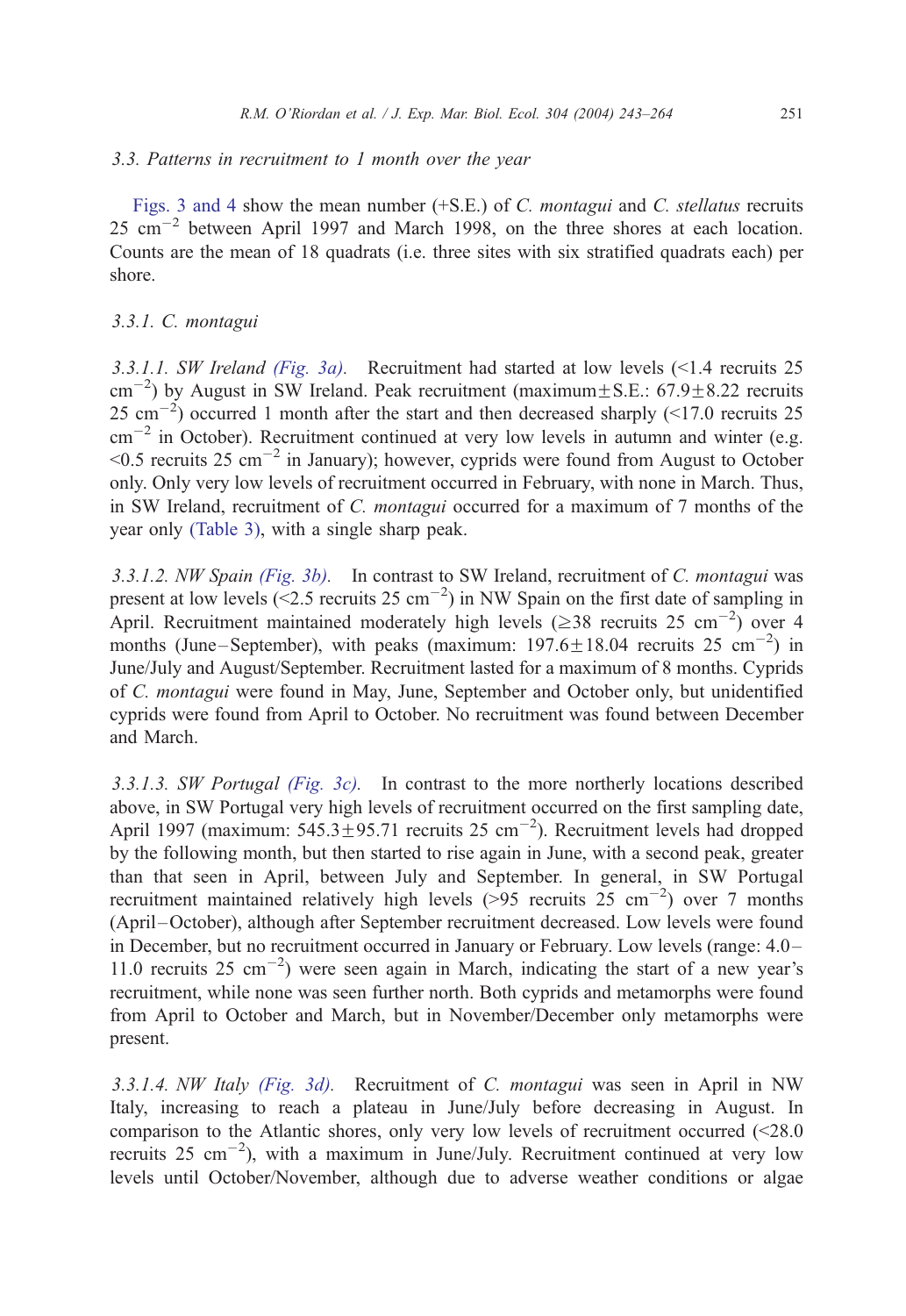<span id="page-9-0"></span>

Fig. 3. Mean number (+S.E.) of C. montagui recruits  $25 \text{ cm}^{-2}$  to 1 month between April 1997 and March 1998, on shores at the five locations: (a) SW Ireland, (b) NW Spain, (c) SW Portugal, (d) NW Italy and (e) NE Italy. N.B. Different scale to [Fig. 4.](#page-11-0) Counts are the mean of 18 quadrats per shore.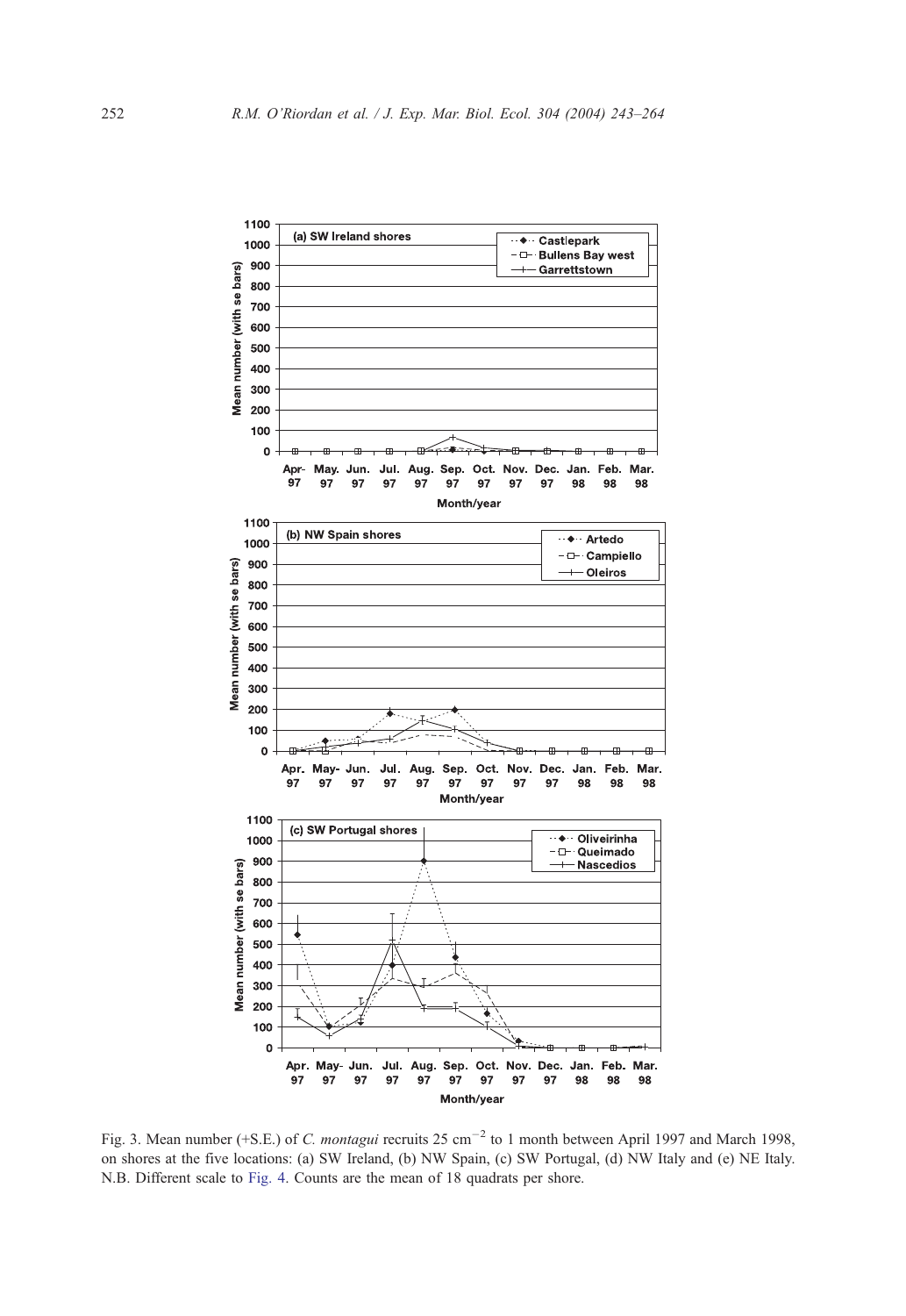

Fig. 3 (continued).

covering the replicates, there are missing data for October/November and no data were collected at this location in December and January. Low levels (range:  $0.1-0.7$  recruits 25 cm<sup>-2</sup>) of recruitment occurred in February and March  $(0.1 \pm 0.06$  recruits 25 cm<sup>-2</sup>), but, due to the missing data, it is unclear whether at this location this was the end of recruitment from 1997 or the start of 1998. Cyprids of C. montagui were found in May, June, August and September only.

3.3.1.5. NE Italy [\(Fig. 3e\).](#page-9-0) Recruitment, albeit at a low level (range: 3.8–12.6 recruits 25 cm<sup>-2</sup>), was first observed in May, followed by peak (maximum:  $260.8 \pm 20.45$  recruits  $25 \text{ cm}^{-2}$ ) recruitment in June. Recruitment then declined in July-August, before increasing slightly in September. A second much smaller peak in recruitment was seen in October (range:  $9.8-70.7$  recruits  $25 \text{ cm}^{-2}$ ). Cyprids were found in May, June, September and October only. In December, recruitment was very low, while no recruitment of C. *montagui* was observed in the 3 months (January, February and March) sampled in 1998.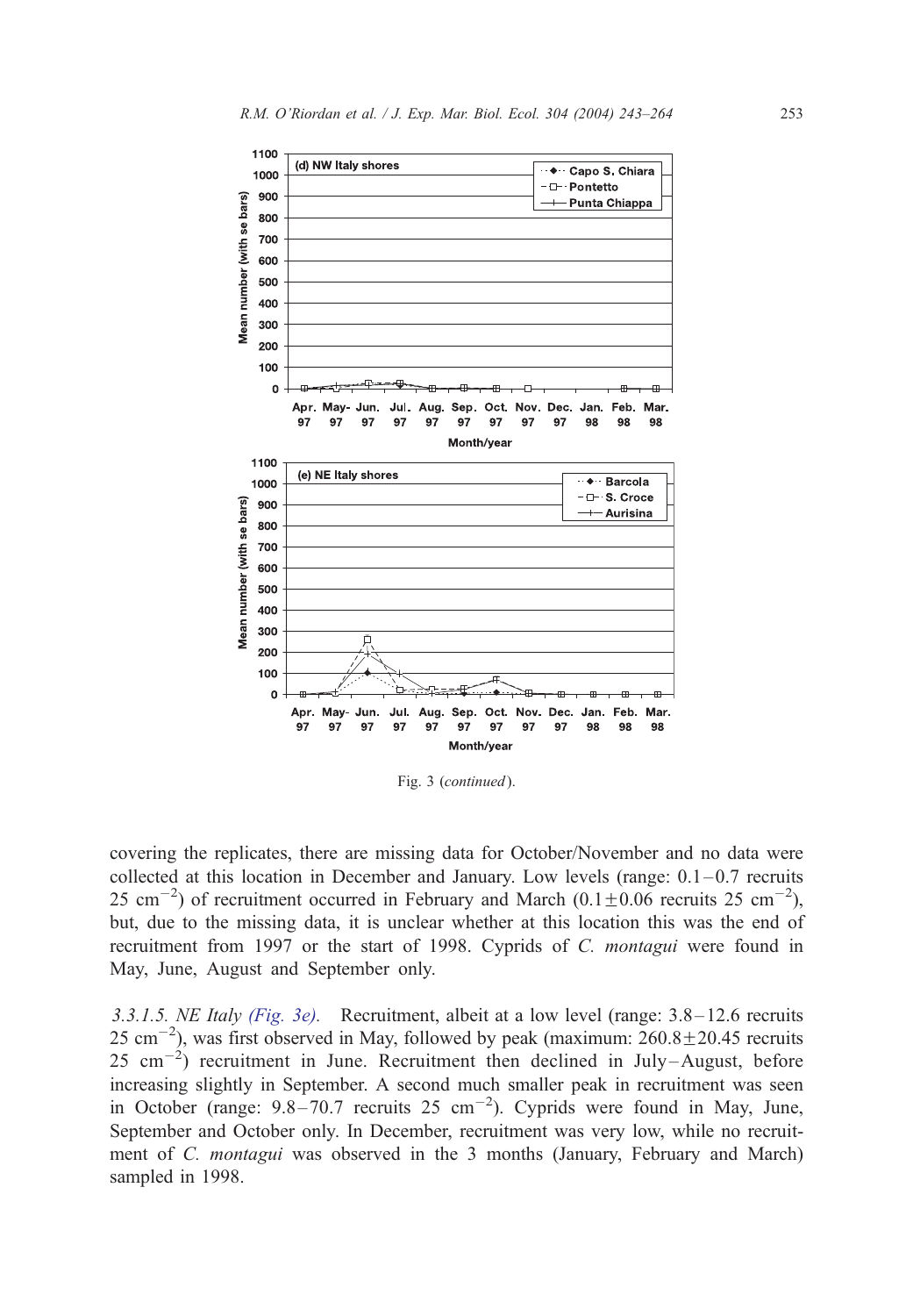<span id="page-11-0"></span>

Fig. 4. Mean number (+S.E.) of C. stellatus recruits 25 cm<sup>-2</sup> to 1 month between April 1997 and March 1998, on shores at the four locations: (a) SW Ireland, (b) NW Spain, (c) NW Italy and (d) NE Italy. N.B. Different scale to [Fig.](#page-9-0) 3. Counts are the mean of 18 quadrats per shore.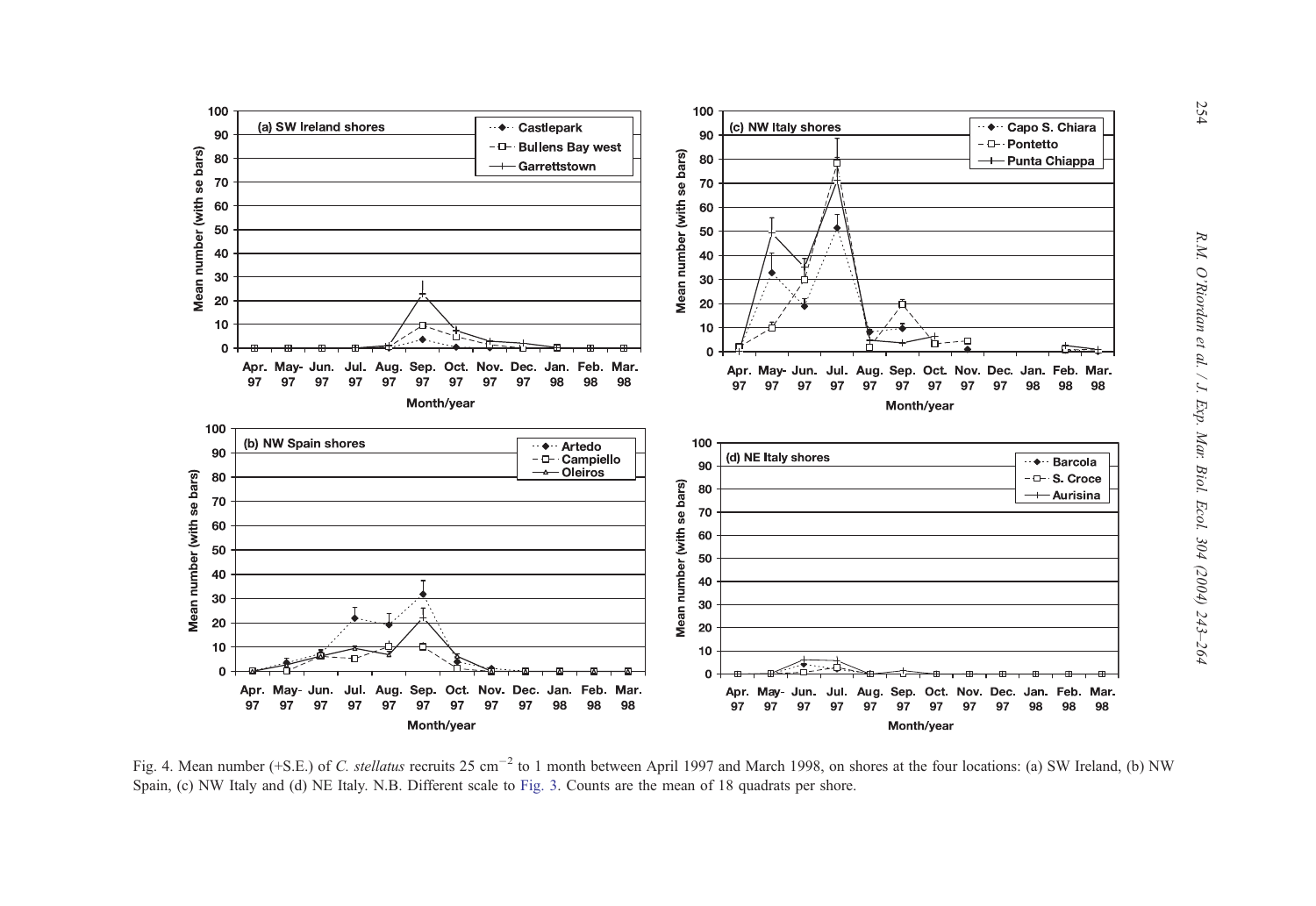<span id="page-12-0"></span>

| .<br>۰,<br>$\sim$ |  |  |  |
|-------------------|--|--|--|
|-------------------|--|--|--|

Timing of recruitment of C. montagui and C. stellatus at the five locations between April 1997 and March 1998

| Location    | C. montagui           | C. stellatus      |
|-------------|-----------------------|-------------------|
| SW Ireland  | August-February       | July-January      |
| NW Spain    | April–November        | April-November    |
| SW Portugal | April-December, March | N/A               |
| NW Italy    | April–November        | April-November    |
|             | February-March        | February-March    |
|             | (N.B. no data for     | (N.B. no data for |
|             | December/January)     | December/January) |
| NE Italy    | May-December          | May-November      |

## 3.3.2. C. stellatus

3.3.2.1. SW Ireland [\(Fig. 4a\).](#page-11-0) In SW Ireland, recruitment of C. stellatus was first observed in July/August, with peak recruitment (maximum:  $23.0 \pm 5.43$  recruits  $25 \text{ cm}^{-2}$ ) in September, followed by a sharp decline in subsequent months but with low levels continuing into autumn/winter. September, the peak recruitment month, was the only month in which C. *stellatus* cyprids were found. Recruitment occurred in a maximum of 7 months only, with none observed in April to June nor February and March.

3.3.2.2. NW Spain [\(Fig. 4b\).](#page-11-0) Unlike in SW Ireland, recruitment of C. stellatus had started by April (maximum:  $0.2 \pm 0.11$  recruits 25 cm<sup>-2</sup>), with increasing but still low levels in May and June. June was the only month in which cyprids of C. stellatus were found. Two small peaks of recruitment of C. stellatus were seen in July and September or June and August, with in each case the second peak (maximum:  $31.8 \pm 5.56$  recruits 25 cm<sup>-2</sup>) being greater than the first. Recruitment continued until October/November. Similar to C. montagui, no recruitment of C. stellatus was seen in NW Spain from December to the following March, so recruitment occurred in a maximum of 8 months only.

3.3.2.3. SW Portugal. No recruitment of C. stellatus was recorded in this study at this location.

3.3.2.4. *NW Italy (Fig. 4c)*. In NW Italy, *C. stellatus* recruits (metamorphs only) were found in all months sampled, but there are missing data for between October and January. Very low levels of recruitment were recorded in April (range:  $0.1-2.0$  recruits  $25 \text{ cm}^{-2}$ ). Two peaks of recruitment (maximum:  $78.3 \pm 10.38$  recruits 25 cm<sup>-2</sup>) were seen. Some recruitment was still present in November. Low  $(<3.0$  recruits 25 cm<sup>-2</sup>) levels of recruitment occurred in both February and March.

3.3.2.5. NE Italy [\(Fig. 4d\).](#page-11-0) Very low levels (maximum of  $6.2 \pm 1.66$  recruits  $25 \text{ cm}^{-2}$ ) of C. stellatus recruitment (metamorphs only) were recorded in NE Italy. In general, recruitment occurred from May to August and, after a gap of a month, in another month between September and November. Peak recruitment was in June/July. No recruitment was found in April nor between December and March.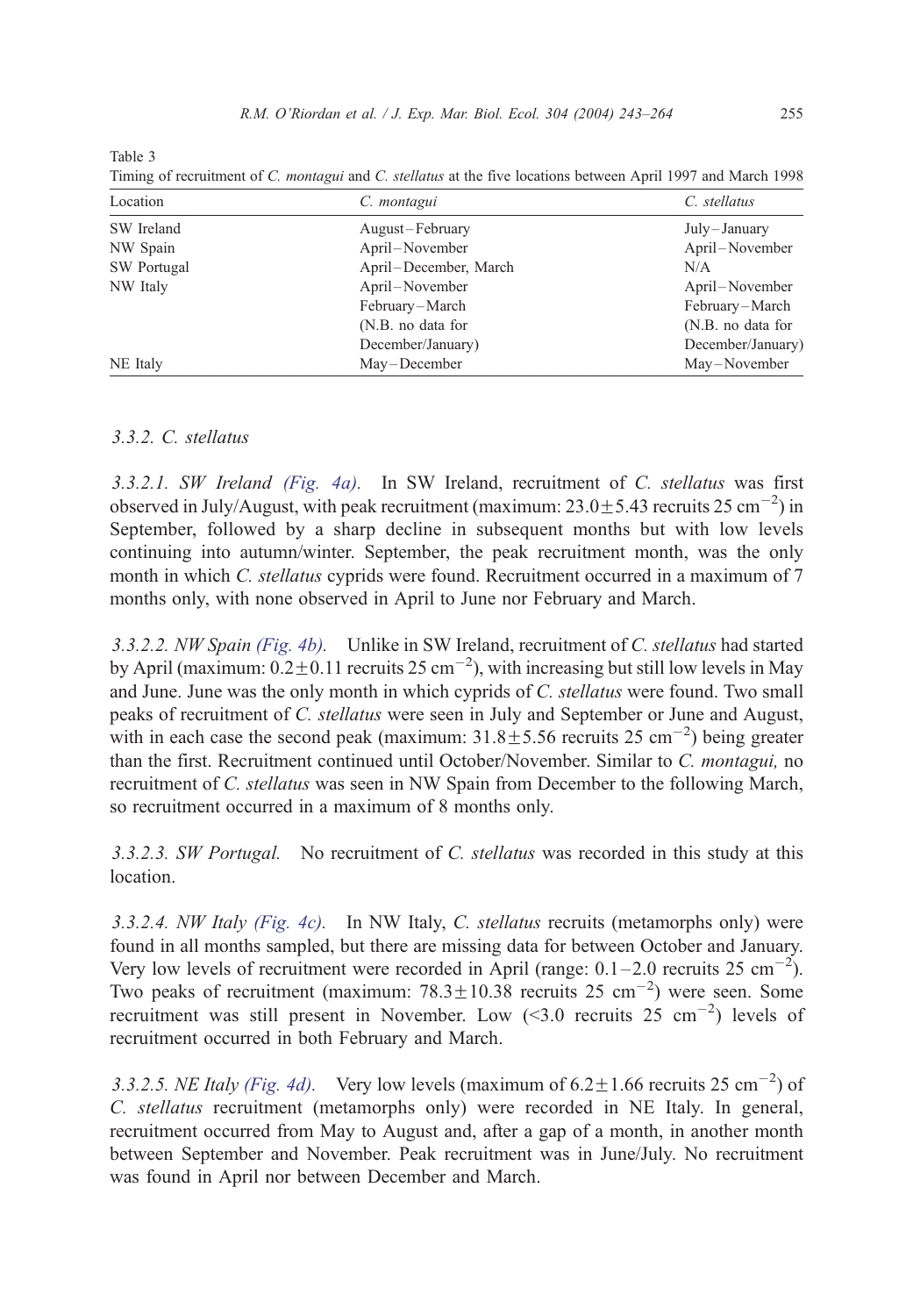[Table 3](#page-12-0) shows a summary of the timing of recruitment of C. montagui and C. stellatus at the five locations between April 1997 and March 1998.

## 4. Discussion

The present study, using the same methodology at different locations, allowed spatial variation, as well as the timing, length and intensity, in the recruitment of C. montagui and C. stellatus to be examined.

In this study, of the four locations compared using ANOVA, cumulative recruitment was highest in SW Portugal for C. *montagui* and in NW Spain for C. *stellatus*. One explanation for the observed patterns across locations and between species could be related to the supply of larvae that may be potentially higher on a coast where adults are very abundant, or potentially lower on a coast where adults are less abundant. Of the locations studied, highest densities of adult C. montagui have been recorded in SW Portugal where highest recruitment was recorded. Up to a mean density of 32.0  $\text{cm}^{-2}$ , adult C. montagui may occur in SW Portugal [\(Sousa et al., 2000\),](#page-21-0) in comparison to 5.5  $\text{cm}^{-2}$  in SW Ireland [\(Power, 2000\),](#page-21-0) 3.4  $\text{cm}^{-2}$  in NW Spain [\(Crisp et al., 1981\)](#page-19-0) and 4.0  $\text{cm}^{-2}$  in NE Italy [\(Pannacciulli and Relini, 2000\).](#page-21-0) The patterns of recruitment of C. stellatus found in the present study also follow the trends in adult abundance. Recruitment was not significantly different for this species in SW Ireland and NW Spain (up to a mean density of 5.0 cm<sup>-2</sup> adult *C. stellatus* has been recorded in SW Ireland [\(Power, 2000\)](#page-21-0) and 3.2  $\text{cm}^{-2}$  in NW Spain [\(Crisp et al., 1981\)\)](#page-19-0). Lowest recruitment of C. stellatus was found in NE Italy, with none in SW Portugal, where the mean number of adults of this species on both coasts was only 0.2 barnacles cm<sup>-2</sup> [\(Pannacciulli and Relini, 2000; Sousa et al.,](#page-21-0) 2000). For the SW coast of Portugal, [Sousa et al. \(2000\)](#page-21-0) suggested that the reduced number (in comparison to C. *montagui*), and percentage cover, of C. *stellatus* adults may be due to lower egg production and limited supply of settling larvae compared with C. montagui. However, it must be reiterated that at all of these locations, in the present study, recruits were collected in C. montagui-dominated zones only. Previous studies, but using different methods in different sampling years and at different times of year, have reported a wide range of recruitment densities, with no discernible latitudinal pattern. Densities of  $30-50$   $\text{cm}^{-2}$  Chthamalus spat have been recorded at Kintyre, Scotland [\(Southward and](#page-21-0) Crisp, 1954),  $10-15$  cm<sup>-2</sup> at Plymouth, England [\(Burrows, 1988\),](#page-18-0)  $20-25$  cm<sup>-2</sup> at the mouth of the Gironde, France [\(Crisp and Fischer-Piette, 1959\),](#page-19-0) 20 cm<sup>-2</sup> in NW Spain [\(Miyares, 1986\)](#page-20-0) and 17 recruits  $cm^{-2}$  on the central west coast of Portugal [\(Range and](#page-21-0) Paula, 2001). At Aberystwyth, Wales, [Kendall and Bedford \(1987\)](#page-19-0) reported a maximum density of 4 C. montagui spat  $cm^{-2}$ , while [Myers et al. \(1979\)](#page-20-0) observed up to 26 C. *montagui* spat  $\text{cm}^{-2}$  at an exposed site in Bantry Bay, SW Ireland.

In one of the few comparable studies over broad spatial scales, [Jenkins et al. \(2000\)](#page-19-0) reported substantial variation in barnacle recruitment with location. Recruitment was significantly higher in the arctic-boreal barnacle *Semibalanus balanoides* (L.) near the centre (SW Ireland/SW England) of its European range than further north in the Isle of Man or Sweden. As in the present study, [Jenkins et al. \(2000\)](#page-19-0) also reported significant variation in the level of recruitment at the smaller spatial scale of shore. Reports of some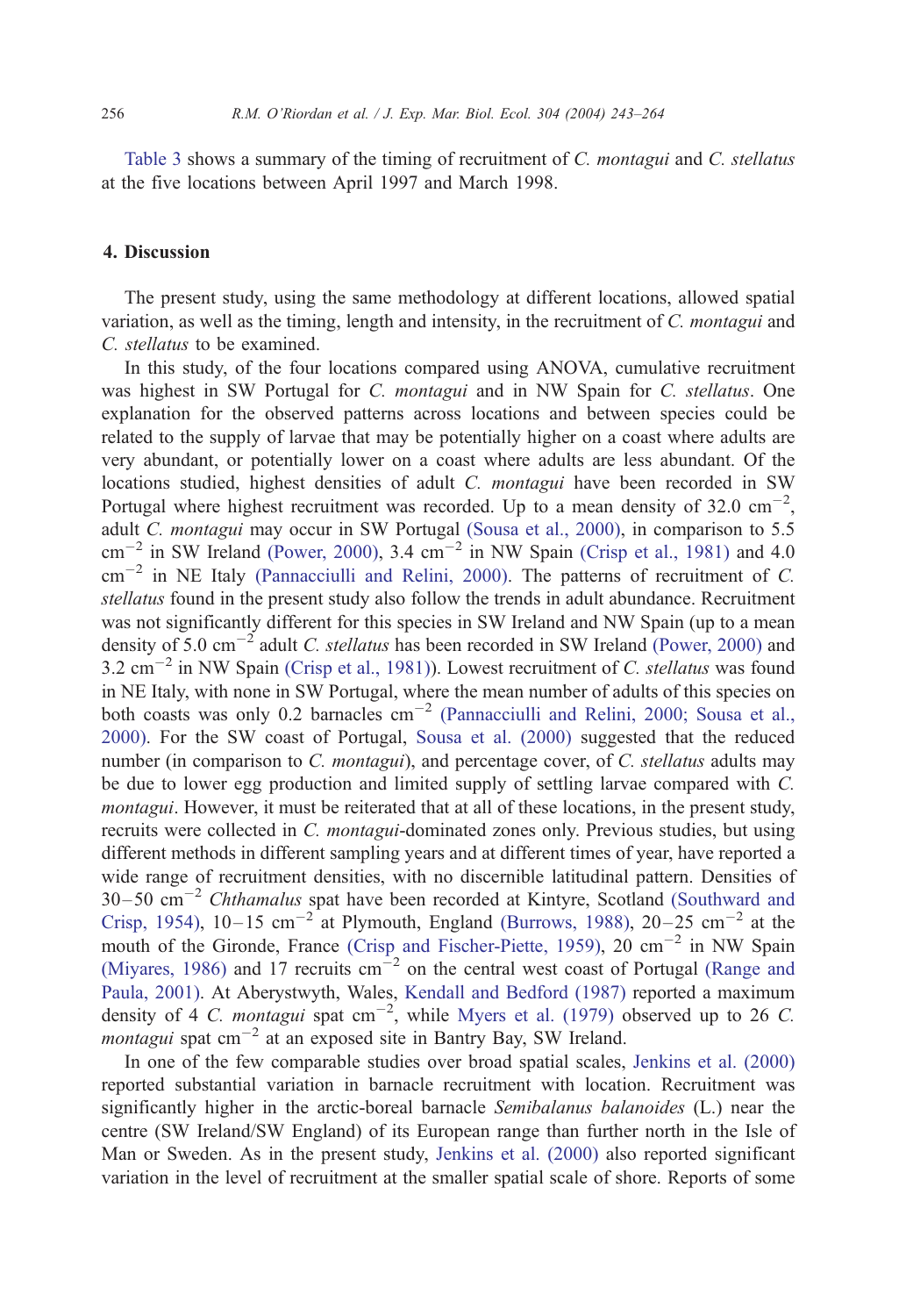shores being more abundantly colonised than others are common in the literature. Greater larval supply or flow rates at more open coast situations [\(Southward and Crisp, 1956;](#page-21-0) Bennell, 1981; Caffey, 1985; Bushek, 1988), propagule availability [\(Gaines et al., 1985;](#page-19-0) Kendall et al., 1985; Raimondi, 1988; Minchinton and Scheibling, 1991; Bertness et al., 1992; Carroll, 1996), larval retention at certain shores [\(Bennell, 1981\)](#page-18-0) or specific local conditions [\(Connell, 1985\)](#page-19-0) have been suggested as the cause of this variability. In the present study, despite the variability between shores within location, shore did not interact with species, indicating that the relative recruitment of the species at each shore within a location did not differ.

From ANOVA, the effect of species within each location showed that recruitment of C. montagui was higher than that of C. stellatus at all locations except SW Ireland, where recruitment was not significantly different (but it was lower in C. stellatus than C. montagui). As in the present study, on two shores in SW Ireland, [Power et al. \(1999a\)](#page-21-0) found that the relative abundance of the recruits (metamorphs only) of these two species did not differ significantly in 1996– 1997. In Britain and Ireland, the distributions of the adults of C. stellatus and C. montagui may overlap considerably in terms of shore height and wave exposure [\(Crisp et al., 1981\).](#page-19-0) In SW Ireland, C. montagui increases in abundance in sheltered locations and towards the high-water neap-tide level on all shores where chthamalid species occur. C. *stellatus* may be found on all such shores and, with increasing exposure, extends upwards into the C. montagui zone [\(Delany et al., 2003\).](#page-19-0) C. stellatus and C. montagui are approaching the northern edge of their geographical limit in SW Ireland and they have been suggested to be recruitment-regulated due to the suboptimal conditions imposed by increased environmental stress at the limits of their range [\(Kendall and Bedford, 1987; Healy and McGrath, 1998\).](#page-19-0)

In the present study, the cyprids of C. *stellatus* and C. *montagui* were identified based on carapace length, following the work of [O'Riordan et al. \(1999, 2001\)](#page-20-0) and [Power et al.](#page-21-0) (1999b). Cyprids of these species are also distinguishable genetically (see [Power et al.,](#page-21-0) 1999b), as well as at the ultrastructural level using scanning electron microscopy [\(Jensen](#page-19-0) et al., 1994; O'Riordan et al., 2002b). In comparison to metamorph numbers, few cyprids were found on the shores in NW Italy and NE Italy. Based on their size, the cyprids were identified as C. montagui. However, Euraphia depressa (Poli) occurs on the shores which we sampled, so these cyprids may have been this species, whose cyprids cannot yet be distinguished from those of C. *montagui*, although no metamorphs of E. *depressa* were found on these shores during the study period. On these shores, E. depressa lives in crevices and seldom enters into the formation of the barnacle belt and our sampling was on open rock where Chthamalus is more abundant. Although metamorphs of both species of Chthamalus were found on the Mediterranean shores, no cyprids of C. stellatus were recorded. [O'Riordan et al. \(2001\)](#page-20-0) had previously found a single C. stellatus cyprid from one of the NE Italy shores (Santa Croce) out of a sample of 186 cyprids.

[Cruz \(1999\)](#page-19-0) has ascertained that the cypris larvae of Chthamalus species can metamorphose during one tidal cycle. According to [Range and Paula \(2001\),](#page-21-0) this would explain their relatively low abundance (compared with metamorphs) on Portuguese shores, which was also seen in the present study. Since our sampling regime was only monthly, the ability to metamorphose within hours of attachment in certain locations, as well as the effect of temperature (and how it varies seasonally with location) on the rate of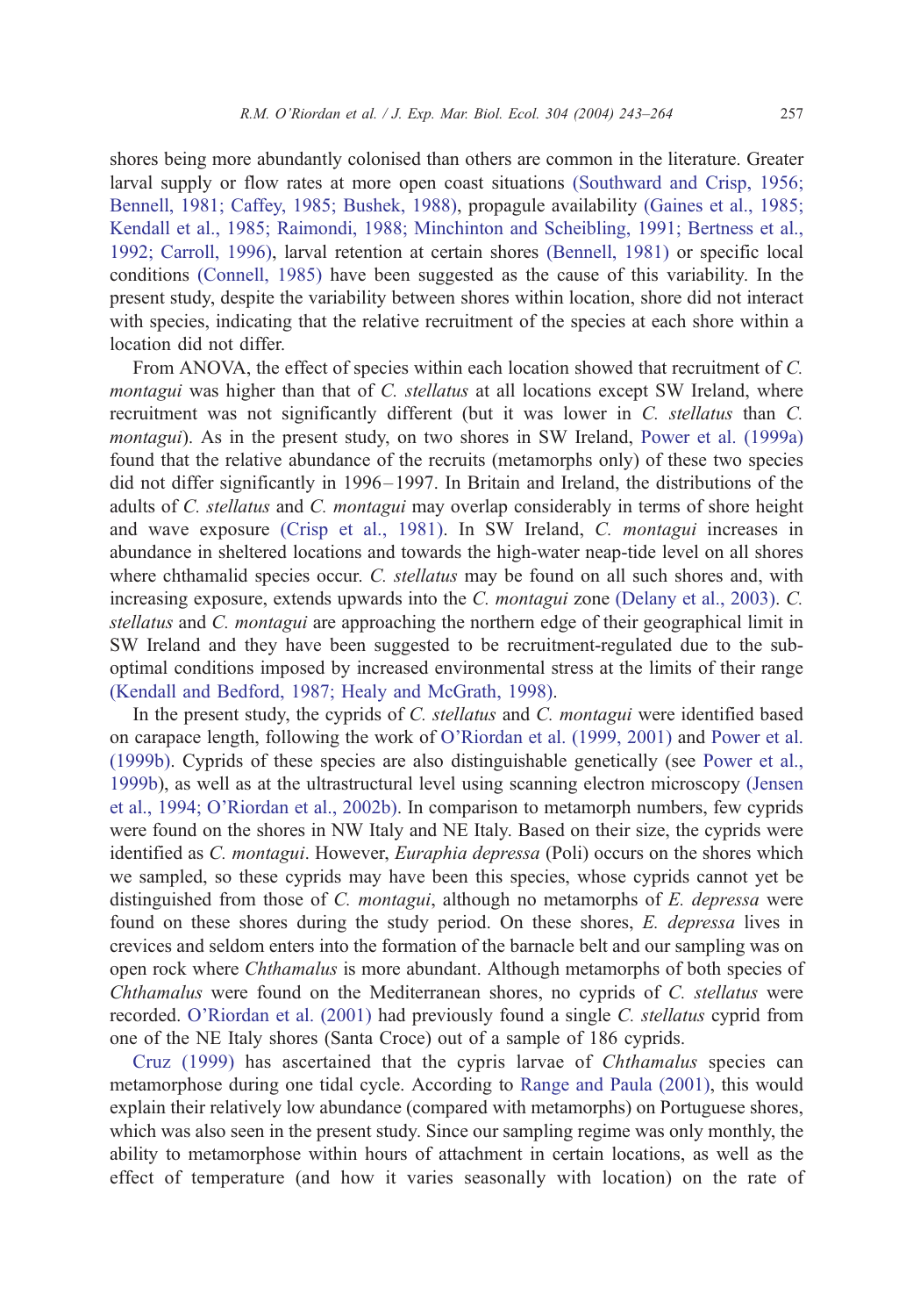metamorphosis may in part explain why cyprids were only found in a subset of the months in which recruitment was recorded. But cyprids were missing in winter months when metamorphosis may take longer, but this was also when recruitment was low. The lack of cyprids in winter might have been expected since the ratio of cyprids/metamorphs, even at peak recruitment, was low. In the present study, in both SW Ireland and NW Spain, the percentage of cyprids out of the total recruitment was higher in C. stellatus than in C. montagui. [Power et al. \(1999a\),](#page-21-0) [Power \(2000\)](#page-21-0) and [O'Riordan et al. \(2001, 2002a\)](#page-20-0) have reported that on Irish shores cyprids of C. *stellatus* are much more abundant than those of C. montagui. [Power et al. \(1999a\)](#page-21-0) and [Delany et al. \(2003\)](#page-19-0) have suggested that C. montagui may have a faster rate of metamorphosis than C. stellatus as well as a higher metamorphic success.

[Range and Paula \(2001\)](#page-21-0) suggested a latitudinal variation in the recruitment period of Chthamalus spp. on the Atlantic coast of the Iberian peninsula and this latitudinal trend has now been confirmed for both C. montagui and C. stellatus and expanded with data from sites spanning a large part of the range of these species in Europe. For C. montagui, recruitment on the Atlantic coast was seen to begin later and had a shorter season further north (in SW Ireland than in NW Spain than in SW Portugal). A similar pattern was seen for C. stellatus in SW Ireland versus NW Spain.

In SW Ireland, the summer initiation and overall period of recruitment was approximately the same in C. *montagui* and C. *stellatus*, with both species showing peak recruitment in September. Further north, on Clare Island, Mayo, Ireland [\(O'Riordan et](#page-20-0) al., 2002a), settlement began at the end of July or in September. As in the present study, in 1996/1997 settlement in SW Ireland was greatest from August to October, but continued at a low level until the following April [\(Power et al., 1999b\).](#page-21-0) Similarly, further south, in SW Britain, [Burrows \(1988\)](#page-18-0) and [Pannacciulli \(1995\)](#page-20-0) found that settlement began in July/ August and continued into September (the month of peak settlement of Chthamalus in 1991/1992), while a chthamalid cyprid was seen in November in 2001 (SJH, pers. obs.).

Unlike in SW Ireland, in NW Spain neither species recruited from December to March. However, the recruitment period was actually 1 month longer than in SW Ireland. Our results are broadly comparable to those reported for NW Spain by [Miyares \(1986\)](#page-20-0) and [Macho et al. \(2000\).](#page-20-0) Both reported recruitment beginning in May, which continued until the end of Autumn [\(Macho et al., 2000\)](#page-20-0) or until October, with a single settler found in November [\(Miyares, 1986\).](#page-20-0) The timing of recruitment is linked to the reproductive period. In SW Ireland, [O'Riordan et al. \(1995\)](#page-20-0) reported the majority of ripe embryos occurring from April/May to October, but with a few chthamalid barnacles containing fertilised embryos as late as December and February/March, while none were found outside March to September in NW Spain [\(Miyares, 1986\).](#page-20-0) So, the main period of both reproduction and recruitment start earlier in NW Spain, but they may continue into the winter in SW Ireland. In SW Ireland, Chthamalus barnacles were observed releasing larvae in January, soon after being brought into the laboratory (AAM, pers. obs.), but it is not known whether these were capable of settling.

C. montagui is the most abundant intertidal barnacle on the Portuguese mainland [\(Range and Paula, 2001\).](#page-21-0) According to [Sousa et al. \(2000\),](#page-21-0) in the mid intertidal rocky shores of Portugal, C. montagui is very abundant and C. stellatus is much less abundant and is more frequent in the low intertidal and on very exposed shores. Our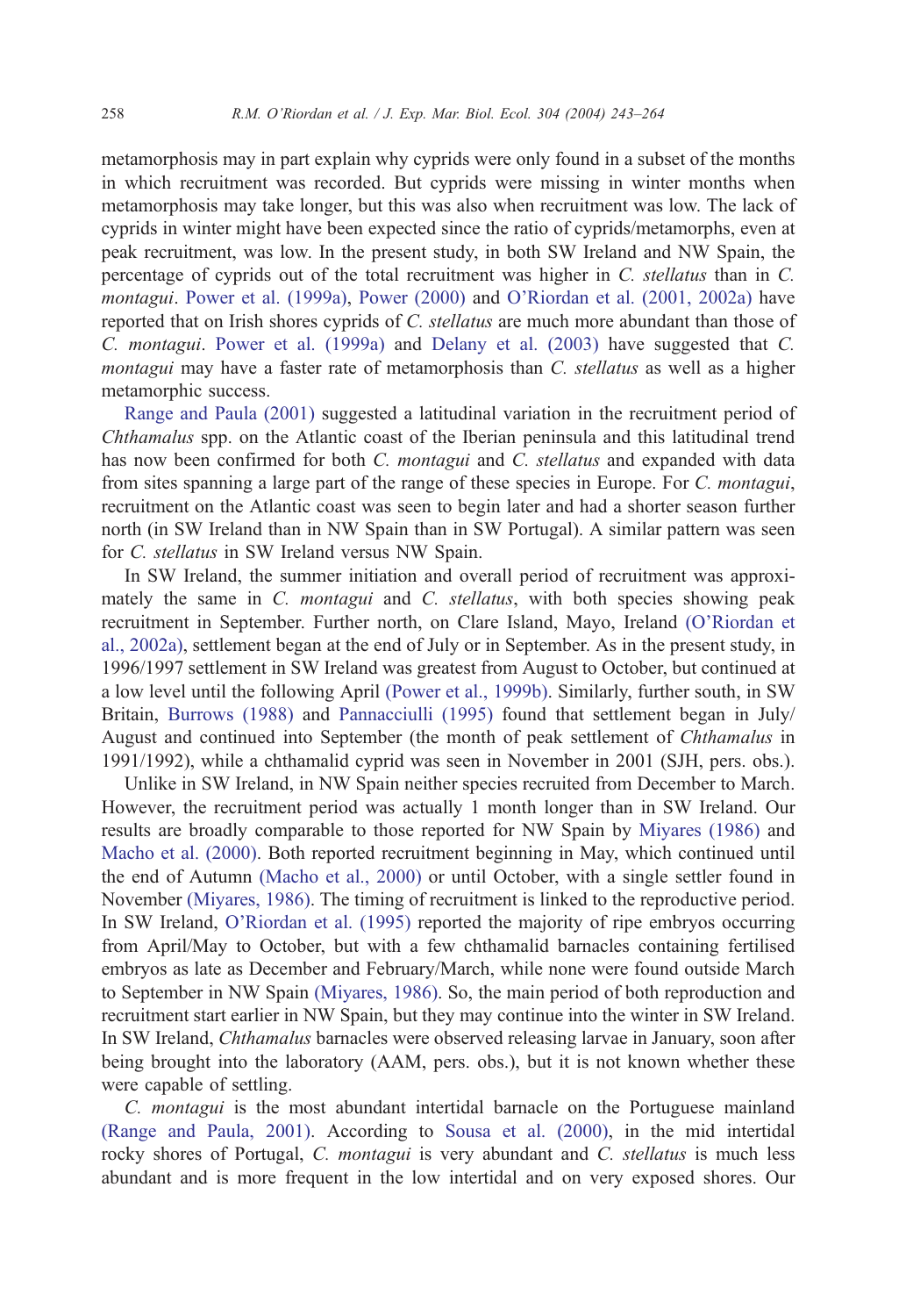results for C. montagui near Sines, in SW Portugal are comparable to those of [Range and Paula \(2001\)](#page-21-0) who found that, further north on the central west coast of Portugal, in 1996/1997 Chthamalus spp. recruited almost continuously during the year, with a peak between July and September and a gap of 2 months (February and March).

Initiation and timing of recruitment may be influenced by such inter-related factors as latitude, temperature and food availability, as well as shore height. [Range and Paula \(2001\)](#page-21-0) suggested that seasonal recruitment intensity in *Chthamalus* spp. may be related to intertidal temperature fluctuation, as well as food availability affecting reproduction. [Burrows et al. \(1992\)](#page-18-0) noted that the main effect of latitude appears to be on the onset of breeding, with 4 months separating the beginning of the breeding season in the Mediterranean in February and in SW Scotland at the beginning of June. As seen in the present study, this is then clearly reflected in the commencement and length of the recruitment period. [Southward \(1976\)](#page-21-0) and [Burrows et al. \(1999\)](#page-18-0) suggested a possible failure of early broods or slower development times near the northerly limits of the species range. [Burrows et al. \(1992\)](#page-18-0) have related the release of the larvae of Chthamalus spp. to blooms of flagellates. They noted that in southern latitudes, these flagellates occur over a longer period of the year, which allows for a longer season for the successful development and recruitment of Chthamalus larvae.

As well as biological processes (e.g. variations in timing and intensity of reproduction), variations in processes involving the physical transport of larvae on-and off-shore among locations could explain the differences in timing, intensity and length of recruitment. It is known that local settlement and recruitment rates are partly decided by large-scale factors (e.g. offshore hydrodynamic processes, [Barnes, 1956; Raimondi, 1990\)](#page-18-0) and partly by small scale factors (e.g. local water turbulence). In the Northeast Pacific Ocean, [Connolly](#page-19-0) et al. (2001) found that a very large transition in recruitment rates of intertidal invertebrates occurred near Cape Blanco in southern Oregon. Recruitment was significantly and markedly higher north of this headland, where upwelling is weak, than south of it, where upwelling is strong. This is consistent with the hypothesis of [Connolly and Roughgarden](#page-19-0) (1998) that regional differences in upwelling intensity are a major cause of corresponding differences in benthic community structure. Stronger upwelling (and thus offshore flow) to the south was hypothesized to transport larvae further offshore and thereby reduce larval supply to nearshore benthic communities. On the west coast of USA, transport of larvae onshore has been related to the cessation of coastal upwelling [\(Farrell et al., 1991\).](#page-19-0) Upwelling also has an indirect effect on zooplankton, by increasing the biomass of phytoplankton. Upwelling is very intense during the summer at two of the locations we studied, SW Portugal (Fiúza et al., 1982) and NW Spain [\(Botas et al., 1990\).](#page-18-0) In Portuguese coastal waters, [Mendes \(1997\)](#page-20-0) reported phytoplankton biomass peaks associated with upwelling events in February, August and October, which links with recruitment first being recorded in March with peaks in the summer. [Benedetti-Cecchi et al. \(2000\)](#page-18-0) pointed out that understanding causal processes initially relies on appropriate description of pattern. Now that we have described the pattern, the next logical step would be to study the processes (physical and/or biological), which may be causing the observed variations in recruitment of these two chthamalid species among locations along the Atlantic coast of Europe.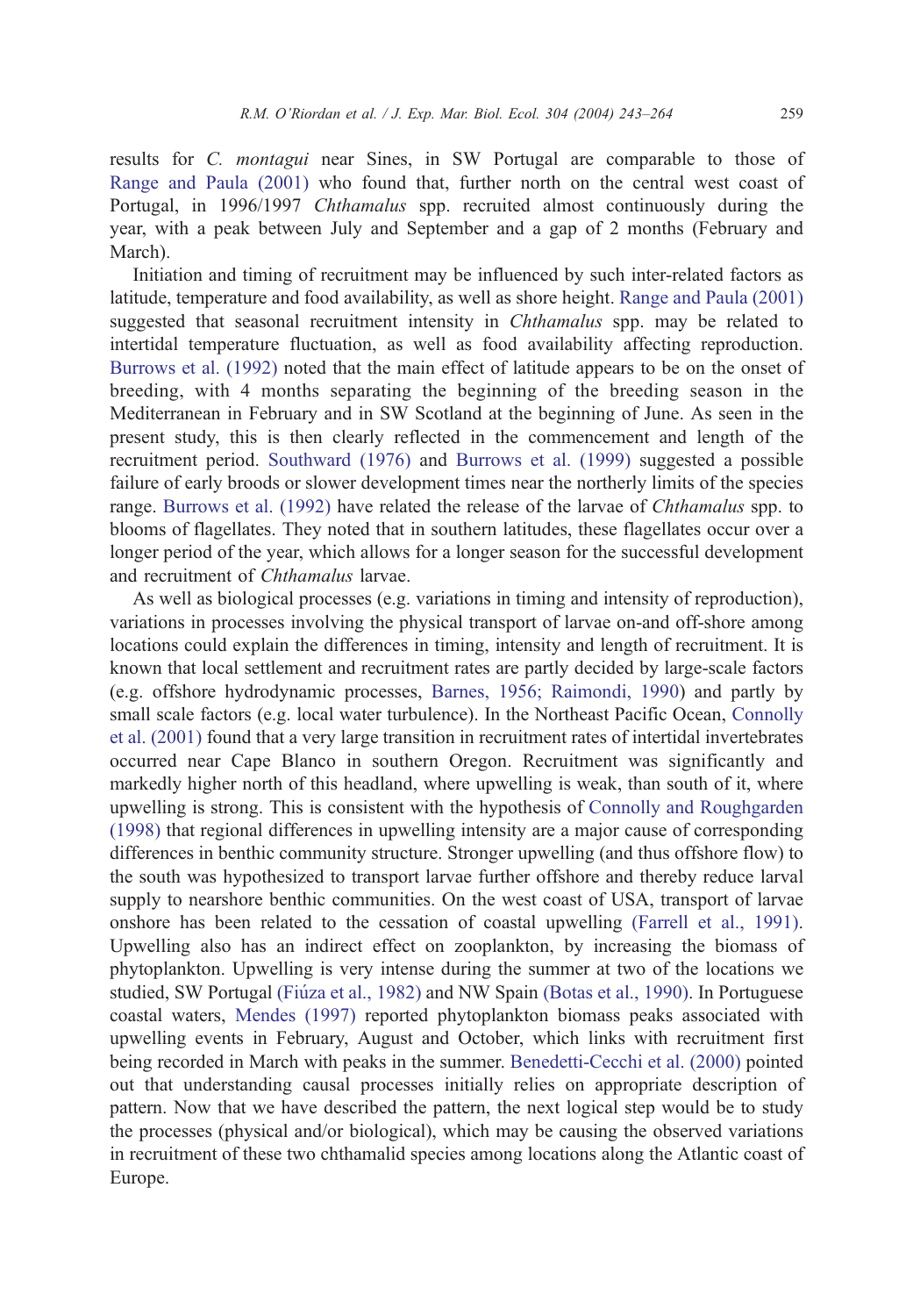Recruitment of Chthamalus was studied in two locations in the Mediterranean, in NW (Ligurian Sea) and NE (Adriatic Sea) Italy. It is difficult to compare these shores with the Atlantic locations. In general the Mediterranean is calmer than the Atlantic and has warmer seas, with an earlier algal bloom and consequently a more protracted season for larval release [\(Stubbings, 1975\).](#page-21-0) Furthermore, the shores in NE Italy are located in the Gulf of Trieste, which is more enclosed and has lower winter temperatures (which can limit the length of the reproductive season) than the shores in NW Italy, in the Gulf of Genoa [\(Pannacciulli and Falautano, 1999\).](#page-21-0) The two areas also differ in tidal range and hydrodynamics, the former having limited wave action and 1-m tidal range, while the latter has quite strong wave action and tidal range of 30 cm.

Like the Atlantic shores, the shores in NE Italy were dominated by adults of C. montagui. In NE Italy, recruitment for both species began in May, which follows the latitudinal pattern of recruitment being earlier than in SW Ireland but later than in NW Spain. [Pannacciulli and Relini \(1999\)](#page-21-0) had commented that in Italy the settlement period of Chthamalus appears to be longer than that that observed for the same species in the Atlantic. The present study has shown this to be true in comparison to recruitment for the populations of C. montagui at the most northerly Atlantic location (i.e. in SW Ireland), but the recruitment period lasted for the same number of months (8) in NW Spain and NE Italy, while recruitment was shorter than at the most southerly Atlantic location, in SW Portugal. Similar to both NW Spain and SW Portugal, two peaks of recruitment of C. montagui occurred, but in NE Italy, the first was larger than the second peak. In comparison with C. montagui, only very low levels of C. stellatus recruitment were seen. A study in the same location by [Pannacciulli and Falautano \(1999\)](#page-21-0) suggested that larvae are released into the plankton by C. montagui from April to September, while only from June to September for C. stellatus. von Kolosváry (1947) reported Chthamalus brooding embryos in the Adriatic Sea from July to December.

Unlike at the other locations, the shores in NW Italy (Ligurian Sea) were C. stellatusdominated (see [Pannacciulli and Relini, 2000\)](#page-21-0). Interestingly, dissimilar to elsewhere, high numbers (>7500) of C. *stellatus* metamorphs (although no cyprids) were found. However, the dataset is incomplete due to problems with sampling during a number of months, with data completely lacking for December and January. The timing of recruitment broadly agrees with [Pannacciulli and Falautano \(1999\)](#page-21-0) who had suggested that in NW Italy C. montagui larvae are released into the plankton in March-October, while C. stellatus releases larvae from May to September. However, in the same areas, [Relini \(1983\)](#page-21-0) reported the two Chthamalus species brooding all year round except October and November, with Chthamalus settling from March to May and September to January. [Pannacciulli and Relini](#page-21-0) (1999) suggested that differences in timing could be related to interannual variations. [Benedetti-Cecchi et al. \(2000\)](#page-18-0) reported considerable variation at different temporal and spatial scales in the recruitment and mortality of C. *stellatus* in the Mediterranean.

According to [Carroll \(1996\),](#page-18-0) temporal and spatial recruitment variation has been recorded in or near the centre of species' geographic ranges and thus tells us little about the importance of recruitment regulation on populations existing near their geographic limits. The present study was concerned with spatial variation in the recruitment of the chthamalid barnacles, C. stellatus and C. montagui, over a large part of their range in Europe, not just at the centre. [Jenkins et al. \(2000\)](#page-19-0) examined the spatial and temporal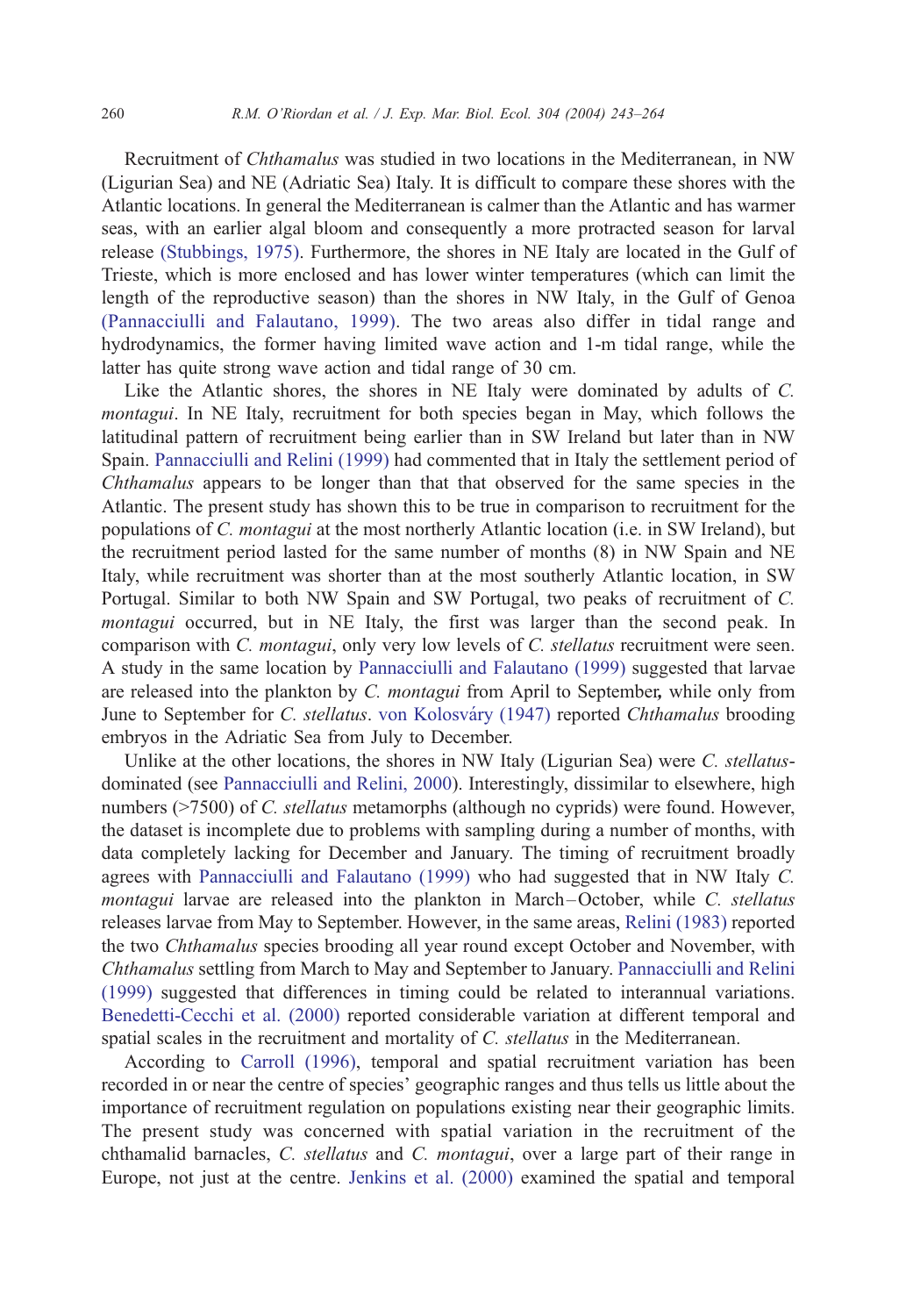<span id="page-18-0"></span>recruitment of the barnacle S. balanoides over an European scale as part of the EURO-ROCK programme. In comparison to the chthamalids, S. balanoides releases its larvae in spring after brooding over the winter months and settles during a relatively short period of time [\(Jenkins et al., 2000\).](#page-19-0) As in the present study for chthamalids, [Jenkins et al. \(2000\)](#page-19-0) found that settlement of S. balanoides varied in length and timing among locations. For the arctic-boreal S. balanoides settlement was earliest and shortest at the most northerly location (Sweden), while for the Lusitanian C. montagui and C. stellatus recruitment was earliest, as well as longest, at the most southerly locations (SW Portugal and NW Spain respectively). Further studies on an European scale, using the same methodology, examining recruitment of both *Chthamalus* species at a number of shore heights or where one or other of the adults dominates may prove interesting, although post-settlement mortality, rather than larval supply, was deemed to be the more significant factor in determining the characteristic patterns of these chthamalid species on SW Ireland shores [\(Delany et al., 2003\).](#page-19-0)

#### Acknowledgements

We are grateful to the European Community for funding the work under the MAST-3 programme, contract MAS3-CT95-0012. [AU]

### References

- Barnes, H., 1956. Balanus balanoides in the Firth of Clyde: the development and annual variation of the larval population and the causative factors. J. Anim. Ecol. 25, 72 – 84.
- Benedetti-Cecchi, L., Acunto, S., Bulleri, F., Cinelli, F., 2000. Population ecology of the barnacle Chthamalus stellatus in the northwest Mediterranean. Mar. Ecol. Prog. Ser. 198, 157-170.
- Bennell, S.J., 1981. Some observations on the littoral barnacle populations of north Wales. Mar. Environ. Res. 5,  $227 - 240.$
- Bertness, M.D., Gaines, S.D., Stephens, E.G., Yund, P.O., 1992. Components of recruitment in populations of the acorn barnacle (Semibalanus balanoides (Linnaeus)). J. Exp. Mar. Biol. Ecol. 156, 199-215.
- Botas, J.A., Fernández, E., Bode, A., Anadón, R., 1990. A persistent upwelling off the central Cantabrian coast (Bay of Biscay). Estuar. Coast. Shelf Sci. 30, 185-199.
- Burrows, M.T., 1988. The comparative biology of Chthamalus stellatus (Poli) and Chthamalus montagui Southward. PhD thesis. University of Manchester.
- Burrows, M.T., Hawkins, S.J., Southward, A.J., 1992. A comparison of reproduction in co-occurring chthamalid barnacles Chthamalus stellatus (Poli) and Chthamalus montagui Southward. J. Exp. Mar. Biol. Ecol. 160, 229 – 249.
- Burrows, M.T., Hawkins, S.J., Southward, A.J., 1999. Larval development of the intertidal barnacles Chthamalus stellatus and Chthamalus montagui. J. Mar. Biol. Assoc. U.K. 79, 93-101.
- Bushek, D., 1988. Settlement as a major determinant of intertidal oyster and barnacle distributions along a horizontal gradient. J. Exp. Mar. Biol. Ecol. 122, 1-18.
- Caffey, H., 1985. Spatial and temporal variation in settlement and recruitment of intertidal barnacles. Ecol. Monogr. 55, 313 – 332.
- Carroll, M.L., 1996. Barnacle population dynamics and recruitment regulation in southcentral Alaska. J. Exp. Mar. Biol. Ecol. 199, 285-302.
- Connell, J.H., 1961. The influence of interspecific competition and other factors on the distribution of the barnacle Chthamalus stellatus. Ecology 42, 710-723.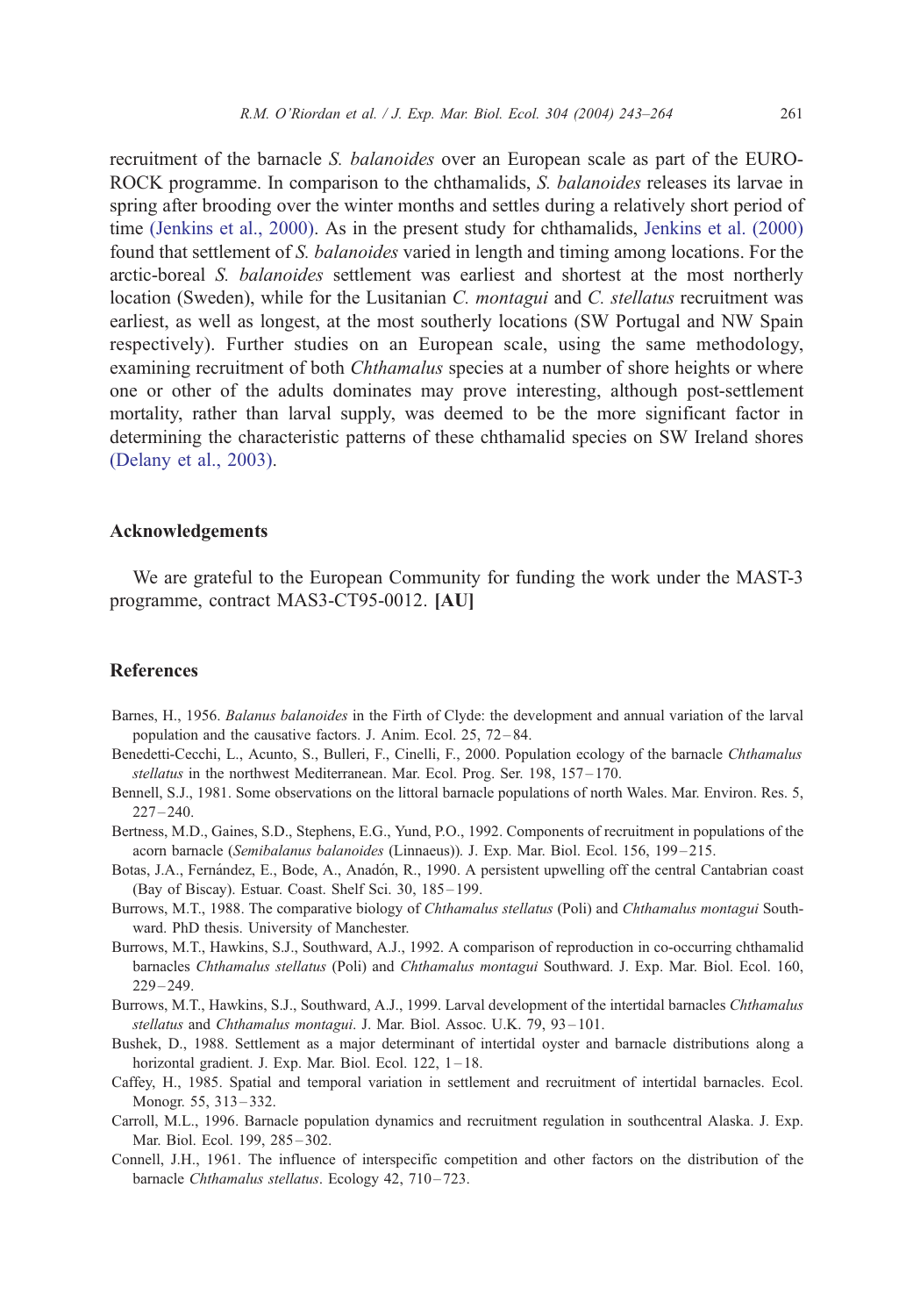- <span id="page-19-0"></span>Connell, J.H., 1985. The consequences of variation in initial settlement vs. post-settlement mortality in rocky intertidal communities. J. Exp. Mar. Biol. Ecol. 93, 11 – 46.
- Connolly, S.R., Roughgarden, J., 1998. A latitudinal gradient in intertidal community structure: evidence for an oceanographically based synthesis of marine community theory. Am. Nat. 151, 311 – 326.
- Connolly, S.R., Menge, B.A., Roughgarden, J., 2001. A latitudinal gradient in recruitment of intertidal invertebrates in the northeast Pacific Ocean. Ecology 82, 1799 – 1813.
- Crisp, D.J., Fischer-Piette, E., 1959. Répartition des principales espèces intercotidales de la côte atlantique française en 1954-1955. Ann. Inst. Océanogr. Monaco 36, 275-388.
- Crisp, D.J., Southward, A.J., Southward, E.C., 1981. On the distribution of the intertidal barnacles Chthamalus stellatus, Chthamalus montagui and Euraphia depressa. J. Mar. Biol. Assoc. U.K. 61, 359-380.
- Cross, T.F., Southgate, T., 1983. An approach to ecological monitoring in the rocky intertidal: a survey of Bantry Bay and Dunmanus Bay Ireland. Mar. Environ. Res. 41, 351 – 389.
- Cruz, T., 1999. Settlement patterns of Chthamalus spp. at Praia da Oliveirinha (SW Portugal). Acta Oecol. 20,  $285 - 287$ .
- Delany, J., Myers, A.A., McGrath, D., O'Riordan, R.M., Power, A.-M., 2003. Role of post-settlement mortality and 'supply-side' ecology in setting patterns of intertidal distribution in the chthamalid barnacles Chthamalus stellatus and C. montagui. Mar. Ecol. Prog. Ser. 249, 207-214.
- Denley, E.J., Underwood, A.J., 1979. Experiments on factors influencing settlement, survival, and growth of two species of barnacle in New South Wales. J. Exp. Mar. Biol. Ecol. 36, 269-293.
- Farrell, T., Bracher, D.M., Roughgarden, J., 1991. Cross-shelf transport causes recruitment to intertidal populations in central California. Limnol. Oceanogr. 36 (2), 270–288.
- Fiúza, A.F.G., Macedo, M.E., Guerreiro, M.R., 1982. Climatological space and time variation of the Portuguese coastal upwelling. Oceanol. Acta 5, 31 – 40.
- Gaines, S., Roughgarden, J., 1985. Larval settlement rate: a leading determinant of structure in an ecological community of the marine intertidal zone. Proc. Natl. Acad. Sci. U. S. A. 82, 3707-3711.
- Gaines, S., Brown, S., Roughgarden, J., 1985. Spatial variation in larval concentrations as a cause of spatial variation in settlement for the barnacle *Balanus glandula*. Oecologia 67, 267–272.
- Hartnoll, R.G., Hawkins, S.J., 1985. Patchiness and fluctuation on a moderately exposed rocky shore. Ophelia 24,  $53 - 63$
- Healy, B., 1986. Chap. 3. Study of rocky shore species, Barnacles. In: Healy, B., McGrath, D. (Eds.), Carnsore Point Marine Survey, Fauna of Rocky Shores. Zoology Department, University College Dublin, Dublin, Ireland, pp. 100 – 125. Unpublished report commissioned by: The Electricity Supply Board.
- Healy, B., McGrath, D., 1998. Marine fauna of county Wexford, Ireland: the fauna of rocky shores and sandy beaches. Ir. Fish. Invest., New Ser.  $2$ ,  $1-58$ .
- Hoffmann, D.L., 1989. Settlement and recruitment patterns of a pedunculate barnacle, Pollicipes pollicipes Sowerby, off La Jolla California. J. Exp. Mar. Biol. Ecol. 125, 83-98.
- Hyder, K., Åberg, P., Johnson, M.P., Hawkins, S.J., 2001. Models of open populations with space limited recruitment: extension of theory and application to the barnacle Chthamalus montagui. J. Anim. Ecol. 70,  $853 - 863.$
- Jenkins, S.R., Norton, T.A., Hawkins, S.J., 1999. Settlement and post-settlement interactions between Semibalanus balanoides (L.) (Crustacea: Cirripedia) and three species of fucoid canopy algae. J. Exp. Mar. Biol. Ecol. 236, 49-67.
- Jenkins, S.R., Aberg, P., Cervin, G., Coleman, R.A., Delany, J., Della Santini, P., Hawkins, S.J., LaCroix, E., Myers, A.A., Lindegarth, M., Power, A.-M., Roberts, M.F., Hartnoll, R.G., 2000. Spatial and temporal variation in settlement and recruitment of the intertidal barnacle Semibalanus balanoides (L.) (Crustacea: Cirripedia) over a European scale. J. Exp. Mar. Biol. Ecol. 243, 209 – 225.
- Jensen, P.G., Moyse, J., Høeg, J., Al-Yahya, H., 1994. Comparative SEM studies of lattice organs: putative sensory structures on the carapace of larvae from ascothoracida and cirripedia (Crustacea Maxillopoda Thecostraca). Acta Zool. 75, 125 – 142.
- Judge, M.L., Quinn, J.F., Wolin, C.L., 1988. Variability in recruitment of Balanus glandula (Darwin, 1854) along the central California coast. J. Exp. Mar. Biol. Ecol. 119, 235 – 251.
- Kendall, M.A., Bedford, M.L., 1987. Reproduction and recruitment of the barnacle Chthamalus montagui at Aberystwyth (mid-Wales). Mar. Ecol. Prog. Ser. 38, 305 – 308.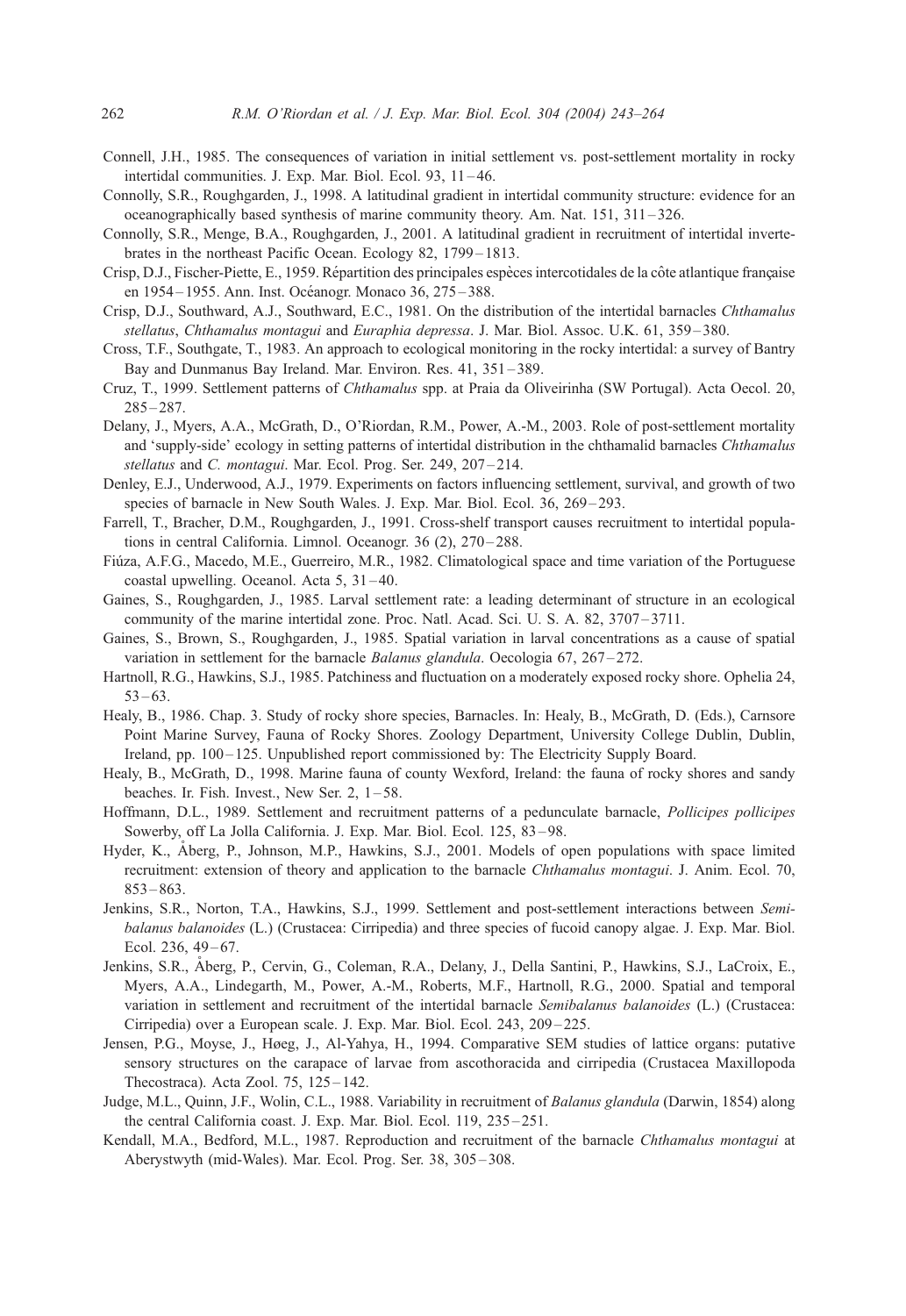- <span id="page-20-0"></span>Kendall, M.A., Bowman, R.S., Williamson, P., Lewis, J.R., 1985. Annual variation in the recruitment of Semibalanus balanoides on the north Yorkshire coast 1969–1981. J. Mar. Biol. Assoc. U.K. 65, 1009–1030.
- Levin, S., 1992. The problem of pattern and scale in ecology. Ecology 72, 1943 1967.
- Lewis, J.R., 1964. The Ecology of Rocky Shores. English Univ. Press, London.
- Lewis, J.R., 1986. Latitudinal trends in reproduction, recruitment and population characteristics of some rocky littoral molluscs and cirripedes. Hydrobiologia 142, 1-13.
- Lewis, J.R., Bowman, R.S., Kendall, M.A., Williamson, P., 1982. Some geographical components in population dynamics: possibilities and realities in some littoral species. Neth. J. Sea Res. 16, 18-28.
- Macho, G., Molares, J., Giráldez, R., Gregorio, V., Vázquez, E., 2000. Periodos de puesta, abundancia larvaria y reclutamiento de los cirrípedos intermareales Balanus perforatus Bruguière y Chthamalus montagui Southward en la costa batida del sur de Galicia (NO España). In: Garcia Rdaso, J.M., Manjón-Cabeza, E.M. (Eds.), Proceedings of the Eleventh Simposio Ibérico de estudios del Bentos Marinos, 22–25 February 2000. Universidad de Málaga, Málaga, pp. 93-94. Abstract only.
- Mendes, P., 1997. Estudo de um ciclo de sucessão anual de comunidades fitoplanctónicas na costa sudoeste de Portugal. MSc thesis. Universidade de Nova de Lisboa, Lisbon, Portugal.
- Menge, B.A., 1991. Relative importance of recruitment and other causes of variation in rocky intertidal community structure. J. Exp. Mar. Biol. Ecol. 146, 69-100.
- Menge, B.A., 2000. Recruitment vs. postrecruitment processes as determinants of barnacle population abundance. Ecol. Monogr. 70, 265 – 288.
- Menge, B.A., Sutherland, J.P., 1987. Community regulation: variation in disturbance, competition, and predation in relation to environmental stress and recruitment. Am. Nat.  $130$ ,  $730 - 757$ .
- Minchinton, T.E., Scheibling, R.E., 1991. The influence of larval supply and settlement on the population structure of barnacles. Ecology 72, 1867–1879.
- Miyares, M.P., 1986. Estudio del horizonte de Chthamalus-Patella en el litoral Asturiano. PhD thesis. Universidad de Oviedo, Oviedo, Spain.
- Myers, A.A., Cross, T.F., Southgate, T., 1978. Bantry Bay Survey. First Annual Report. Zoology Department, University College Cork, Ireland.
- Myers, A.A., Cross, T.F., Southgate, T., 1979. Bantry Bay Survey, Department of Zoology. University College Cork, Ireland, Second Annual Report.
- Myers, A.A., Southgate, T., Wilson, K., 1980. Bantry Bay Survey. Final Report. Department of Zoology, University College Cork, Ireland.
- O'Riordan, R.M., Myers, A.A., Cross, T.F., 1991. Chthamalus stellatus (Poli) and Chthamalus montagui Southward (Cirripedia): variation in embryo numbers with species, habitat and shore level. In: Myers, A.A., Little, C., Costello, M.J., Partridge, J.C. (Eds.), The Ecology of Lough Hyne, Proceedings of a Conference, 4 – 5 September 1990. Royal Irish Academy, Dublin, pp. 71-78.
- O'Riordan, R.M., Myers, A.A., Cross, T.F., 1992. Brooding in the intertidal barnacles Chthamalus stellatus (Poli) and Chthamalus montagui Southward in south-western Ireland. J. Exp. Mar. Biol. Ecol. 164, 135-145.
- O'Riordan, R.M., Myers, A.A., Cross, T.F., 1995. The reproductive cycles of Chthamalus stellatus (Poli) and Chthamalus montagui Southward in S.W. Ireland. J. Exp. Mar. Biol. Ecol. 190, 17 – 38.
- O'Riordan, R.M., Myers, A.A., McGrath, D., Delany, J., Power, A.-M., 1999. The sizes at settlement in natural populations of the cyprids of Chthamalus montagui and Chthamalus stellatus. J. Mar. Biol. Assoc. U.K. 79,  $365 - 366.$
- O'Riordan, R.M., Delany, J., McGrath, D., Myers, A.A., Power, A.M., Ramsay, N.F., Alvarez, D., Cruz, T., Pannacciulli, F.G., Range, P., Relini, G., 2001. Variation in the sizes of chthamalid barnacle post-settlement cyprids on European shores. Mar. Ecol. 22, 307 – 322.
- O'Riordan, R., Myers, A., McGrath, D., Delany, J., Harrington, L., Power, A.-M., 2002a. The biology of chthamalid barnacles on clare island. In: Myers, A. (Ed.), New Survey of Clare Island. Marine Intertidal Ecology, vol. 3. Royal Irish Academy, Dublin, pp. 45-54.
- O'Riordan, R., Myers, A., Cross, T., O'Driscoll, S., 2002b. Comparative external morphology of the cyprids of Chthamalus montagui and C. stellatus (Cirripedia: Thoracica), using SEM. In: Myers, A. (Ed.), New Survey of Clare Island. Marine Intertidal Ecology, vol. 3. Royal Irish Academy, Dublin, pp. 55 – 64.
- Pannacciulli, F.G., 1995. Population ecology and genetics of European species of intertidal barnacles. PhD thesis. University of Liverpool, England.